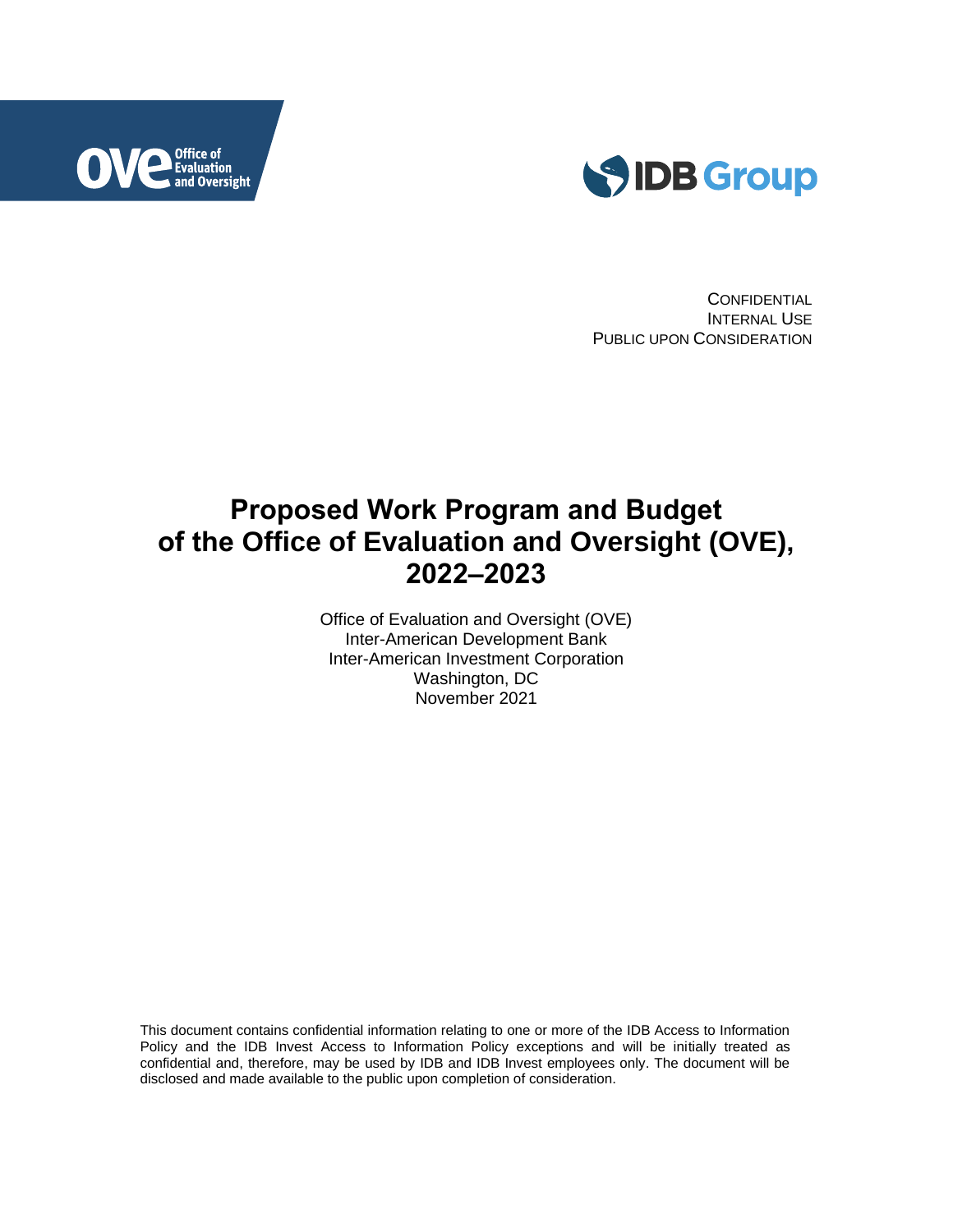## **CONTENTS**

#### **ACRONYMS AND ABBREVIATIONS**

| I.        |          |                                                           |  |
|-----------|----------|-----------------------------------------------------------|--|
|           | А.<br>Β. |                                                           |  |
| ΙΙ.       |          |                                                           |  |
|           | Α.       |                                                           |  |
|           | B.       |                                                           |  |
|           | C.       |                                                           |  |
|           | D.       |                                                           |  |
|           | Е.       |                                                           |  |
|           | F.       |                                                           |  |
|           | G.       |                                                           |  |
|           | Η.       |                                                           |  |
|           | L        |                                                           |  |
|           | J.       |                                                           |  |
| III.      |          |                                                           |  |
| Annex I   |          | OVE evaluations conducted in 2011–2021, by type           |  |
| Annex II  |          | OVE evaluations delivered 2018-2021 and planned 2022-2023 |  |
| Annex III |          | OVE 2022 proposed budget and historical trends            |  |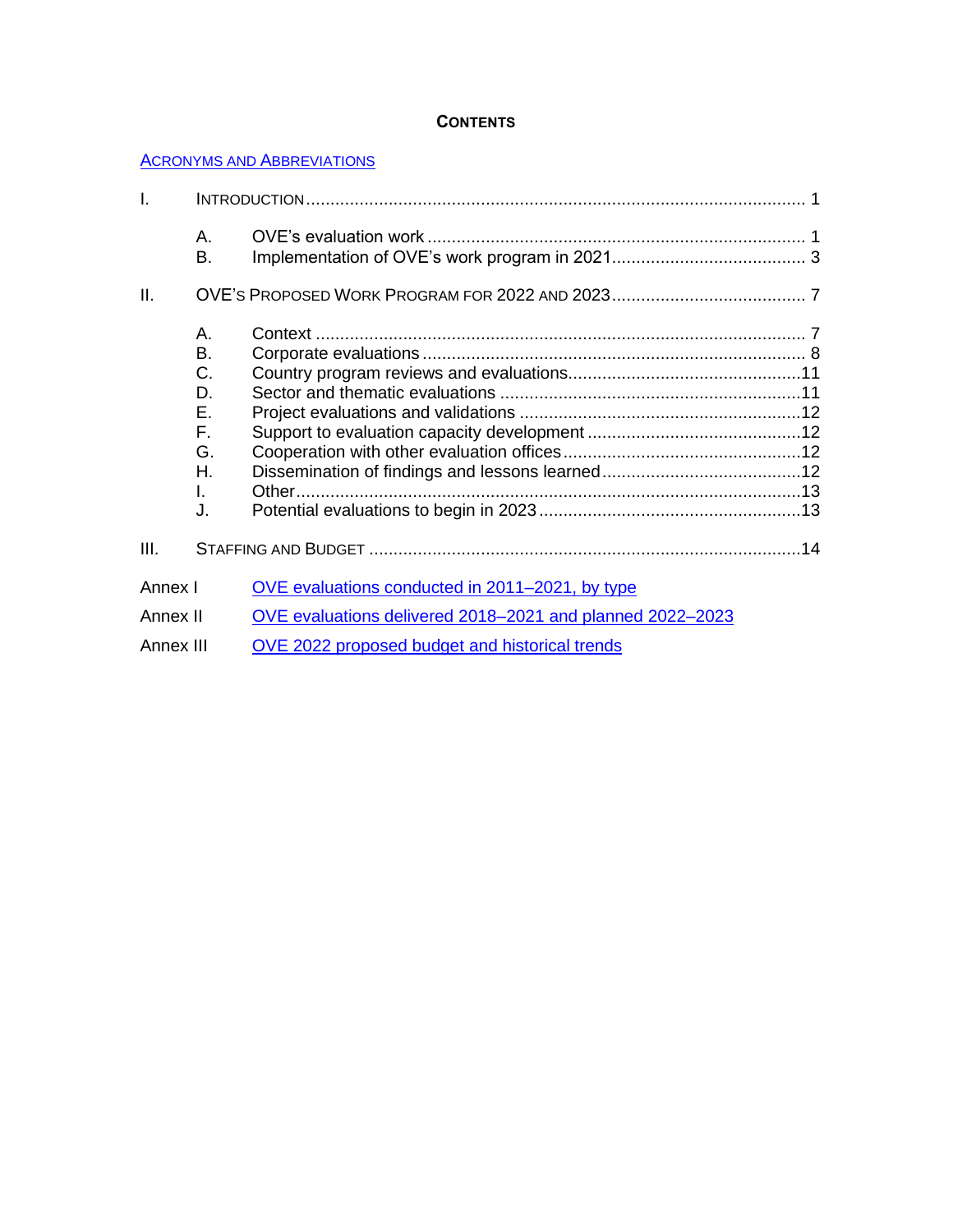# **ACRONYMS AND ABBREVIATIONS**

| Centers for Learning on Evaluation and Results                                    |
|-----------------------------------------------------------------------------------|
| <b>Country Program Evaluation</b>                                                 |
| Development Effectiveness Framework                                               |
| <b>Evaluation Capacity Development</b>                                            |
| <b>Evaluation Cooperation Group</b>                                               |
| <b>Global Evaluation Initiative</b>                                               |
| <b>Independent Country Program Review</b>                                         |
| Inter-American Development Bank                                                   |
| IDB's Ninth General Capital Replenishment                                         |
| Inter-American Investment Corporation (now IDB Invest)                            |
| Latin America and the Caribbean                                                   |
| Monitoring and evaluation                                                         |
| <b>Multilateral Development Bank</b>                                              |
| Independent Consultation and Investigation Mechanism<br>(for its Spanish acronym) |
| <b>Multilateral Investment Fund</b>                                               |
| Non-sovereign-guaranteed                                                          |
| Office of Evaluation and Oversight                                                |
| Policy-based loan                                                                 |
| <b>Project Completion Report</b>                                                  |
| <b>Recommendation Tracking System</b>                                             |
| Sovereign-guaranteed                                                              |
| United Nations Development Programme                                              |
| <b>Extended Country Program Evaluation</b>                                        |
| <b>Expanded Supervision Report</b>                                                |
|                                                                                   |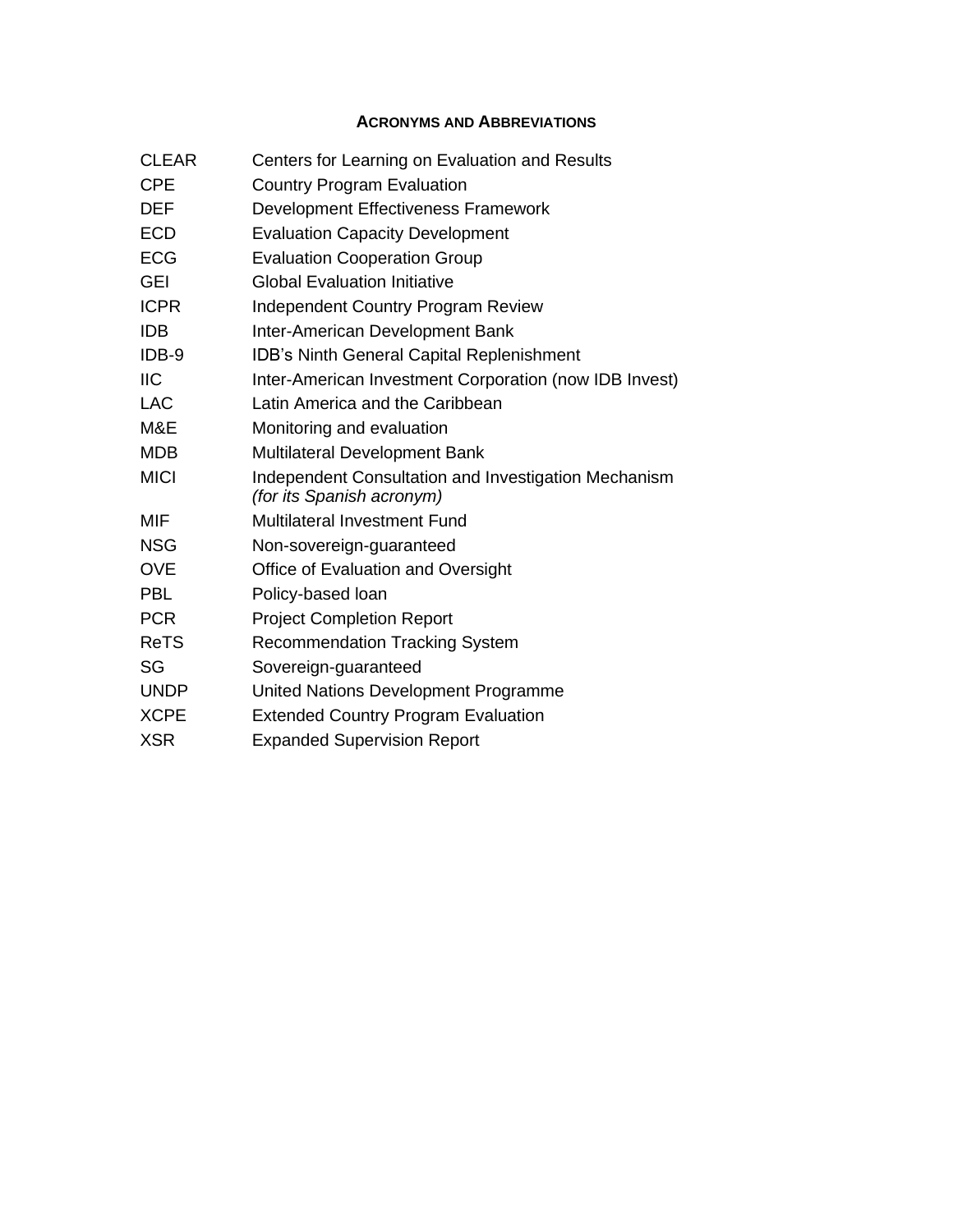## **I. INTRODUCTION**

- 1.1 The Office of Evaluation and Oversight (OVE) is an independent office of the Inter-American Development Bank (IDB), reporting directly to the IDB's Board of Executive Directors. Since 2016 OVE has served the same function for the Inter-American Investment Corporation (IIC, now IDB Invest), reporting directly to IDB Invest's Board of Executive Directors. OVE seeks to provide accurate, constructive, and evidence-based information on the performance and development effectiveness of the activities of the IDB Group.
- 1.2 Every year OVE presents a work program that summarizes the closing year's work, describes planned evaluations and activities, outlines the proposed budget for the coming year, and provides an indicative list of evaluations for the following year. The work program and budget document covers evaluation activities carried out by OVE for both the IDB and IDB Invest. IDB Lab is included, when applicable. Most OVE evaluations jointly address activities of both the IDB and IDB Invest; a few evaluations focus on only one of the two organizations.

## **A. OVE's evaluation work**

1.3 As outlined in the Evaluation Policy Framework (2019), OVE's mandate includes (i) the undertaking of independent and systematic evaluations and oversight studies of IDB Group performance; (ii) the provision of support to evaluation capacity development (ECD) in Latin American and Caribbean (LAC) countries; (iii) the dissemination of findings and lessons learned from evaluations; and (iv) cooperation with other evaluation offices to identify best practices and share information.

## **1. OVE's evaluations**

- 1.4 Evaluations are grouped into four broad categories: project, corporate, country program, and sector and thematic evaluations. The categories are complementary and provide a unique perspective on IDB Group performance and development effectiveness that contributes to achieving the institutional strategy.
- 1.5 **Project evaluations** assess IDB Group projects for their relevance, effectiveness, efficiency, and sustainability and support most evaluation work, particularly at the country, sector, and thematic level. The Development Effectiveness Framework (DEF) underpins the project evaluation architecture. Since 2014 it has provided a system for self-reporting project results for sovereign-guaranteed (SG) projects through Project Completion Reports (PCRs); since 2015 it has provided a similar system for assessing non-sovereignguaranteed (NSG, or private sector) projects through Expanded Supervision Reports (XSRs). As described in the Evaluation Policy Framework, OVE works with the IDB and IDB Invest to implement and solidify self-evaluation systems across the IDB Group. OVE therefore validates all PCRs and XSRs prepared by Management and reports annually on the results of the validation. The latest of such reports is *OVE's Review of Project Completion Reports and Expanded Supervision Reports—2019–2020 Validation Cycle* (to be presented to the Board in November 2021). Validated OVE ratings are used in the Development Effectiveness Overview report produced annually by the IDB Group. OVE also reviews the design and performance of IDB Group projects as part of Country Program Evaluations (CPEs), as noted below.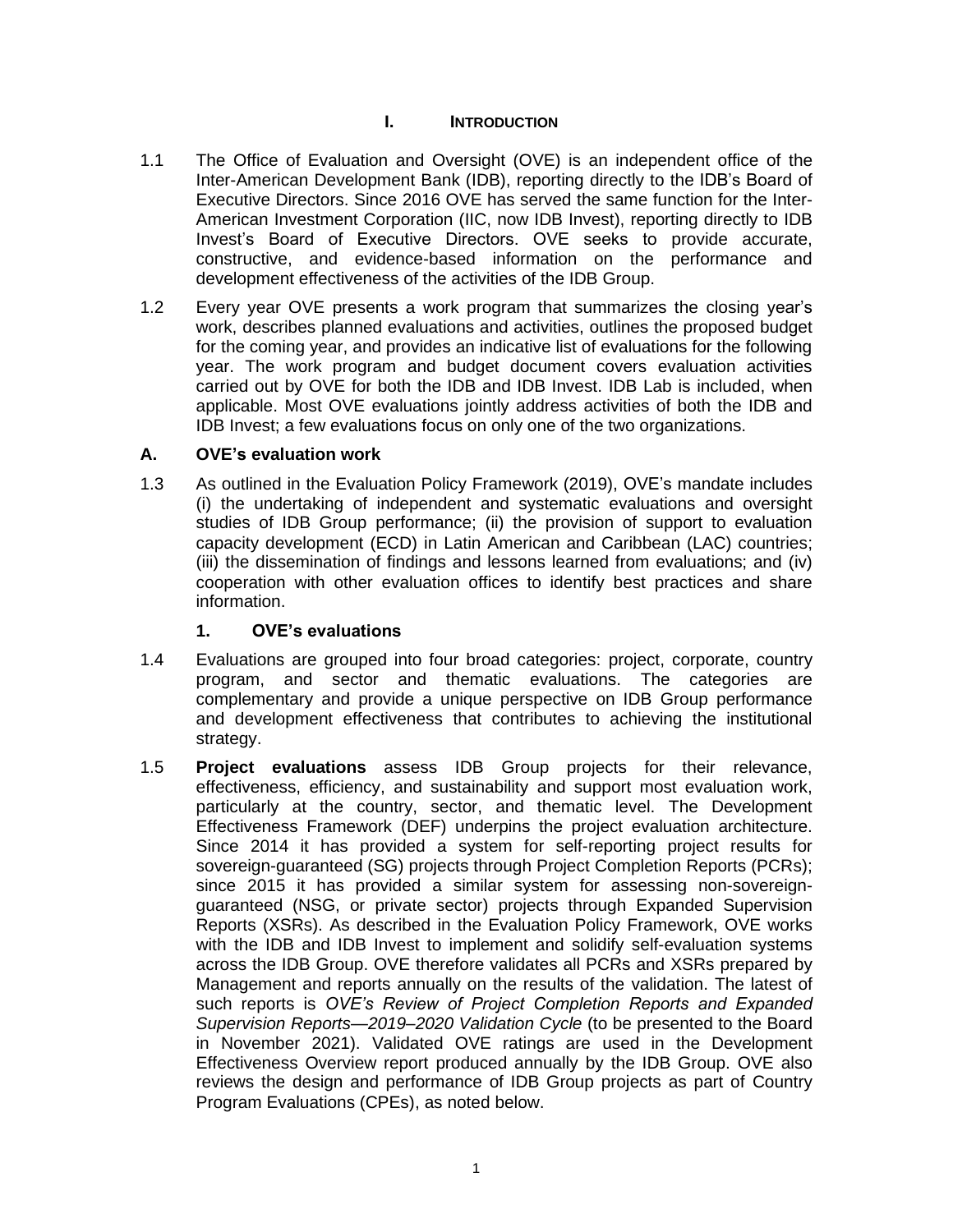- 1.6 **Corporate evaluations** and oversight reports focus on the IDB Group's own structure and policies and assess how they affect the development effectiveness of IDB Group's work. Recent examples include *Evaluation of the Independent Consultation and Investigation Mechanism (MICI)* (document [RE-542-1\)](http://sec.iadb.org/Site/Documents/DOC_Detail.aspx?pSecRegN=RE-542-1) and *Evaluation of IDB Lab Phase I: Strategic Relevance* (document [MIF/RE-5-6\)](http://sec.iadb.org/Site/Documents/DOC_Detail.aspx?pSecRegN=MIF/RE-5-6). Oversight reports include the annual validation of Management's progress in implementing Board-endorsed recommendations using the IDB's Recommendation Tracking System (ReTS).
- 1.7 **Country program reviews and evaluations** focus on IDB Group support to individual borrowing countries. In 2021, OVE produced two types of countryfocused products: the Independent Country Program Review (ICPR) and the Extended Country Program Evaluation (XCPE). ICPRs cover a single strategy period, focusing on the relevance of the Country Strategy and providing aggregate information on program implementation. XCPEs cover two strategy periods allowing a better understanding of results and sustainability, providing a longer-term view of IDB Group engagement in a country. Both country products are part of a pilot agreed with the Board, and their lessons will be used to update the current protocol for CPEs (see paragraph 1.17).
- 1.8 **Sector and thematic evaluations** tend to have a broader scope, often building on the groundwork laid by project and country program evaluations. They provide in-depth analysis of IDB Group engagement and lessons of experience in a substantive area and provide recommendations on strategic directions.

# **2. Support to evaluation capacity development**

1.9 In addition to its core evaluation function, OVE has a mandate to help strengthen evaluation systems and capacity in Latin American and Caribbean countries. To that end, OVE developed an Evaluation Capacity Development Strategy in 2020 that seeks to promote learning and strengthen evaluation capacities in LAC through the creation of an evaluation network of national and subnational development banks in the region, and through its continuous support to the new version of the Centers for Learning on Evaluation and Results (CLEAR) initiative, the Global Evaluation Initiative (GEI).

# **3. Cooperation with other evaluation offices**

1.10 To stay current on evaluation methodologies, standards, and approaches and to contribute to the expansion of the knowledge frontier on development evaluation, OVE actively participates in standard-setting evaluation networks. These networks include the Evaluation Cooperation Group (ECG), which includes evaluation offices from several multilateral development banks (MDBs) and development finance institutions, and the Evaluation Network of the Organisation for Economic Co-operation and Development's Development Assistance Committee (OECD-DAC).

# **4. Dissemination of findings and lessons learned**

1.11 OVE discloses its evaluations to the public, in accordance with IDB Group policies and the principles of the Evaluation Policy Framework, in order to share lessons learned and best practices with the region and the development community at large and contribute toward supporting IDB Group learning, accountability, and transparency.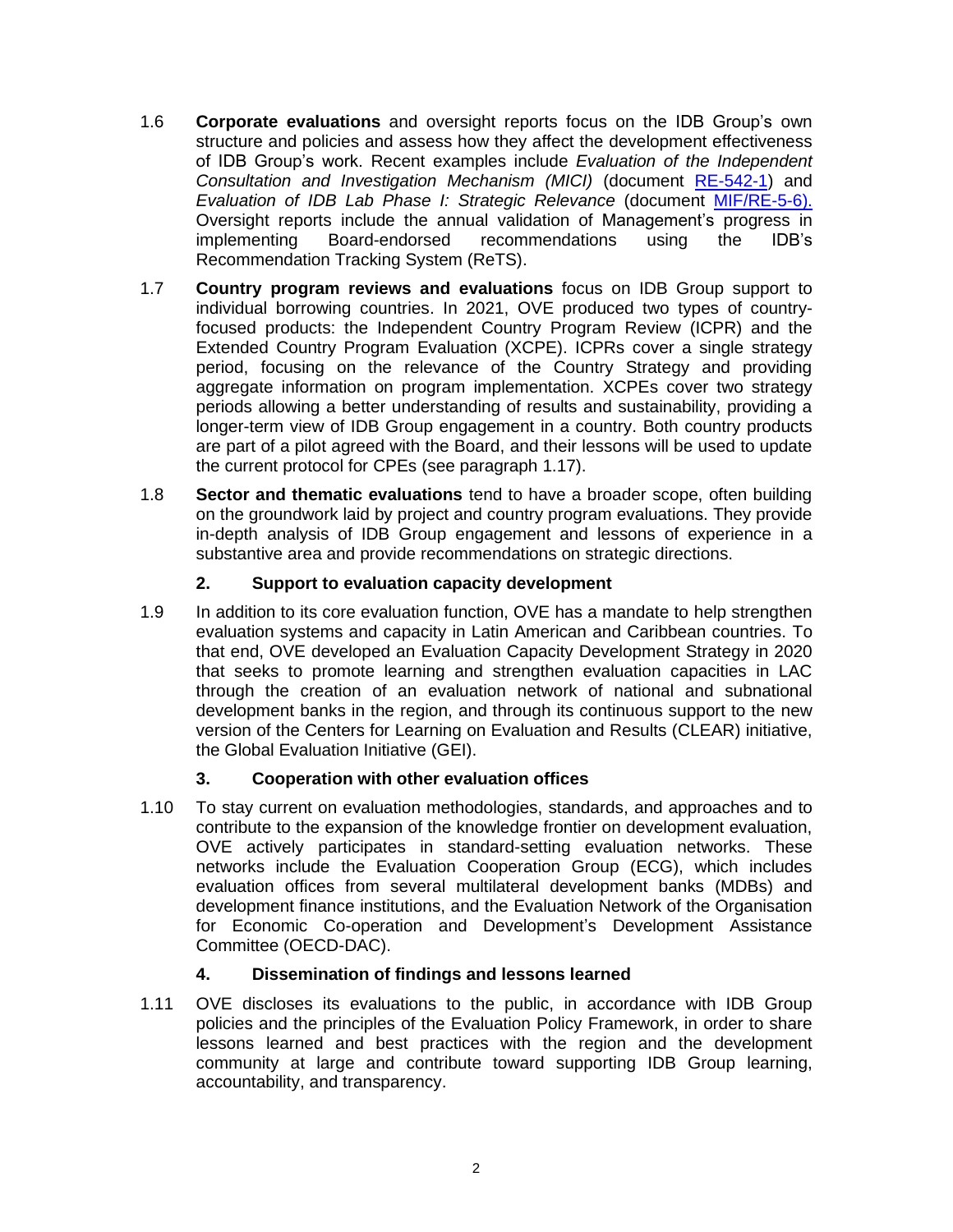## **B. Implementation of OVE's work program in 2021**

1.12 OVE has delivered on its work program with few adjustments in 2021. Fourteen reports have been submitted or will be submitted by the end of the year (Table 1.1). Of the 18 reports that were to be delivered in 2021, four will be delivered during the first half of 2022—the evaluations of the Grant Facility for Haiti (Q2 2022), IDB Governance (Q1 2022), Citizen Security (Q1 2022), and the new CPE Protocol (H1 2022).

|                          | Corporate      | <b>Country</b><br>Evaluations Evaluations <sup>b</sup> | Sector &<br><b>Thematic</b><br><b>Evaluations</b> | <b>Project</b><br><b>Evaluations</b> | <b>Other</b>  | <b>Total</b> |
|--------------------------|----------------|--------------------------------------------------------|---------------------------------------------------|--------------------------------------|---------------|--------------|
| 2018 Delivered           | 3              | 5                                                      |                                                   |                                      | $\mathcal{P}$ | $12 \,$      |
| 2019 Delivered           | 4              | 4                                                      | $\Omega$                                          |                                      | 4             | 13           |
| 2020 Delivered           | $\mathcal{P}$  | 5                                                      | $\Omega$                                          |                                      | $\mathcal{P}$ | 10           |
| 2021 Planned             | $\overline{7}$ | 6                                                      | $\mathcal{P}$                                     |                                      | $\mathcal{P}$ | 18           |
| 2021 Delivered           | 5              | 5                                                      |                                                   |                                      | $\mathcal{P}$ | 14           |
| 2022 Planned<br>Delivery | 6              | 5                                                      | $\mathcal{P}$                                     |                                      | 2             | 16           |
| 2023 Indicative          | 6              | 6                                                      | 4                                                 |                                      | 2             | 19           |

#### **Table 1.1 OVE's reports delivered 2018–2021<sup>a</sup> and planned 2022–2023**

*Source:* OVE.

a See Annex II for further detail.

**b Number of reports for 2022 and 2023 may vary depending on when Country Strategies are presented.** 

- 1.13 A key accomplishment in 2021 was onboarding 10 staff members and consultants, as we attempt to close staffing gaps identified in 2019 and bringing them up to speed as fast as possible, given OVE's ambitious work program. However, three staff unexpectedly left OVE during 2021 to join other departments of the IDB, requiring a reshuffling of work teams. All new colleagues joined the OVE team during the telework period. To ensure effective integration of new staff into the office, OVE held a series of virtual onboarding workshops covering institutional and evaluation-related matters. In addition, OVE also organized a series of virtual training courses for all evaluators on qualitative evaluation methods and novel technologies to analyze qualitative data.
- 1.14 OVE's work has not been indifferent to the effects of the pandemic, although the impacts and teams' responses vary depending on the evaluation type. The most obvious impact is the restriction of field missions, key to obtaining large amounts of information, especially from longer, formal and informal interactions with counterparts, visits to projects and contact with beneficiaries. The missions' restriction does not affect all evaluations equally. The evaluation of corporate components or intangible projects (e.g., institutional strengthening and financial markets) does not usually require field visits. However, other evaluations require strong field work to collect the information not necessarily recorded in documents. In these cases, OVE has made extensive use of audiovisual tools, conducting virtual interviews and even taking advantage of new initiatives, like the use of videos and virtual visits. A positive phenomenon is that the virtual setting has allowed for a greater number of interviews with local counterparts than what would have been possible with a face-to-face mission, as well as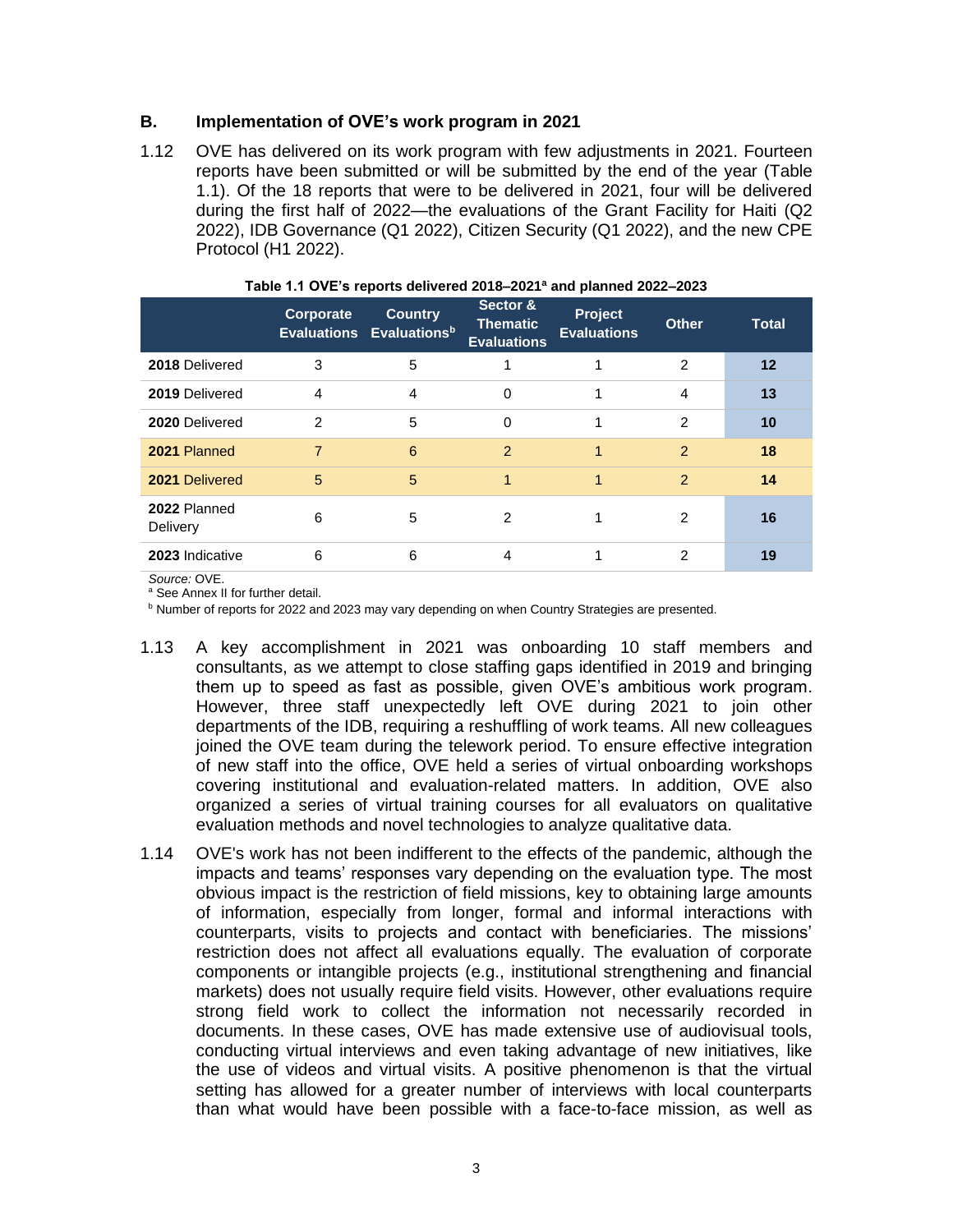virtual visits to projects in remote locations that would have been more difficult to access in person. Sometimes, even the exchange of information with the counterparts was facilitated, by the fact of sharing documents instantly during the virtual meeting. OVE has been extremely careful to maintain the quality of its evaluations by strongly using the principle of triangulation of information in order to ensure reliable evaluation findings. On many occasions, the restriction of field missions prompted an even more in-depth desk analysis, but it has also evidenced the limitations in the IDB Group's information systems. The virtual environment has also brought new possibilities for OVE, like the development of ReDeCa (see paragraphs 1.18-1.19) in record time, an evaluation network created in few months that counts with the participation of 15 Brazilian public development banks and agencies interested in strengthening evaluation capacities.

## **1. OVE's evaluations**

- 1.15 All evaluations OVE conducted in 2021 as part of the 2021–2022 work program were aimed to support strategic decision-making processes and the strengthening of the IDB Group's performance (Table 1.2). OVE delivered one XCPE and four ICPRs aimed at informing the development of the new Country Strategies. Three corporate evaluations—*Evaluation of the Independent Consultation and Investigation Mechanism (MICI); Evaluation of Guarantee Instruments at IDB Group;* and *Evaluation of IDB Lab*—assessed key elements of the institution. In fact, the IDB Lab evaluation was conducted in two phases to be able to provide the Donors Committee with timely inputs for its discussion of the Lab's financial sustainability. The first phase focused on the Lab's mandates and corporate arrangements and was delivered earlier, while the second phase focused on the Lab's operations and knowledge generation and will be delivered by the end of the year. One key evaluation, of IDB Governance, is in advanced stages of preparation and is expected to be delivered in early 2022. OVE also conducted two sector evaluations during 2021—the first on IDB Support to Public Sector Transparency and Integrity in LAC, to be submitted before the end of 2021, and the second on support to Citizen Security in LAC, scheduled for delivery in early 2022.
- 1.16 In addition, every year OVE prepares two oversight reports—the validation of Management's implementation of OVE recommendations using ReTS, and the validation of PCRs and XSRs. During 2021 OVE continued incorporating new analyses to strengthen the learning component of these reports and provide insights to the Board. The latest ReTS report not only summarized progress in addressing recommendations at the evaluation level but also assessed one recurrent issue identified by OVE's evaluations—strengthening institutional capacity of borrower countries and private sector clients. Additionally, this year, OVE analyzed the extent to which the COVID-19 pandemic might have affected progress in the implementation of recommendations in 2020. The report on validations of PCRs and XSRs analyzes the results from the 2021 validation exercise and analyzes drivers of low effectiveness ratings for both SG and NSG operations. It also assesses knowledge generated by the Cancellation Notes prepared between 2018 and 2022.
- 1.17 As agreed with the Board in October 2020, OVE is updating the protocol for country program reviews and evaluations to enhance the relevance of country products, while striking the right balance between their cost and value to the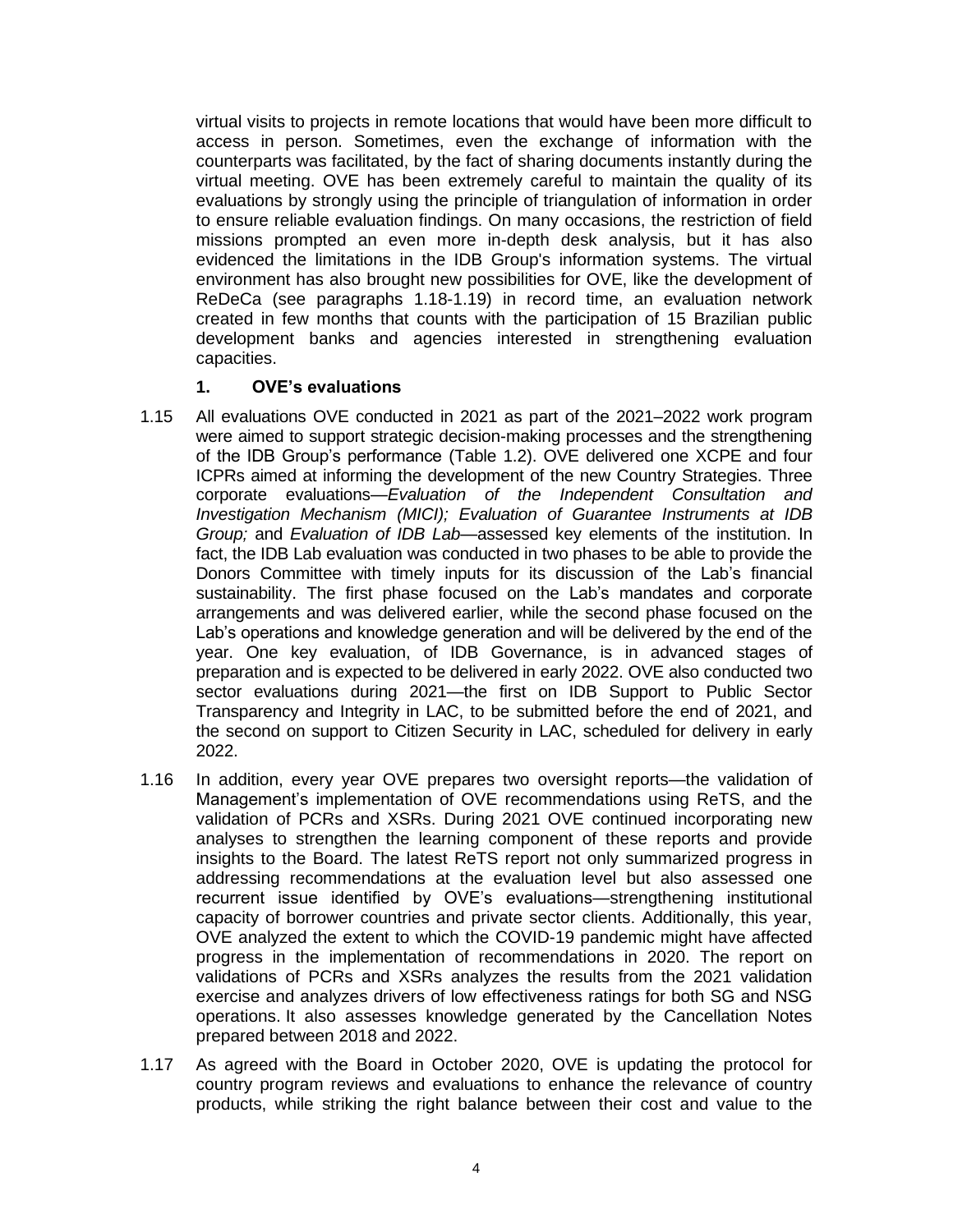institution. The new country products (ICPRs and XCPEs, see paragraph 1.7) have been piloted during 2021. The pilot included ICPRs for Trinidad and Tobago, Guatemala, and Suriname and one XCPE for the Dominican Republic. The ICPR's consultation process was modified during the pilot, leading to longer delivery times. Currently, OVE is compiling and reviewing the lessons learned from the pilots. An update to the Board on the lessons learned and a consultation process with Management are scheduled for 2022, before the actual update of the protocol. In addition, ICPRs for Belize, Guyana, and Ecuador are underway while OVE finalizes updating the protocol for country program reviews and evaluations.

| <b>Evaluation or work stream</b>                                                                     | Actual or expected delivery date                     |  |  |  |  |  |  |
|------------------------------------------------------------------------------------------------------|------------------------------------------------------|--|--|--|--|--|--|
| <b>Corporate Evaluations</b>                                                                         |                                                      |  |  |  |  |  |  |
| Evaluation of the Independent Consultation and Investigation<br>Mechanism (MICI) (document RE-542-1) | Delivered in March 2021                              |  |  |  |  |  |  |
| IDB Lab (Phase I) (document MIF/RE-5-6)                                                              | Delivered in June 2021                               |  |  |  |  |  |  |
| IDB Lab (Phase II)                                                                                   | Ongoing-to be delivered Q4 2021                      |  |  |  |  |  |  |
| Follow Up Implementation of OVE Recommendations<br>(ReTS) (document RE-562)                          | Continuous---Delivered in October 2021               |  |  |  |  |  |  |
| Series on IDB Group's Instruments-Guarantees                                                         | Ongoing-to be delivered December 2021                |  |  |  |  |  |  |
| <b>IDB</b> Governance                                                                                | Ongoing-to be delivered Q1 2022                      |  |  |  |  |  |  |
| <b>Grant Facility Haiti</b>                                                                          | Ongoing-to be delivered Q2 2022                      |  |  |  |  |  |  |
| <b>IDB</b> Invest                                                                                    | Ongoing-to be delivered according to AP <sup>a</sup> |  |  |  |  |  |  |
| Series on IDB Group's Instruments-Policy-Based Loans                                                 | To be defined in AP                                  |  |  |  |  |  |  |
| Development Effectiveness Framework                                                                  | To be defined in AP                                  |  |  |  |  |  |  |
| <b>Mobilization of Resources</b>                                                                     | To be defined in AP                                  |  |  |  |  |  |  |
| Response to COVID-19                                                                                 | To be defined in AP                                  |  |  |  |  |  |  |
| <b>Country Program Evaluations</b>                                                                   |                                                      |  |  |  |  |  |  |
| ICPR Trinidad and Tobago (document RE-555-3)                                                         | Delivered in May 2021                                |  |  |  |  |  |  |
| ICPR Guatemala (document RE-557-2)                                                                   | Delivered in August 2021                             |  |  |  |  |  |  |
| ICPR Suriname (document RE-561)                                                                      | Delivered in September 2021                          |  |  |  |  |  |  |
| <b>ICPR Belize</b>                                                                                   | Ongoing-to be delivered in November 2021             |  |  |  |  |  |  |
| <b>XCPE Dominican Republic</b>                                                                       | Ongoing-to be delivered in December 2021             |  |  |  |  |  |  |
| New CPE Protocol                                                                                     | Ongoing-to be delivered Q2 2022                      |  |  |  |  |  |  |
| <b>ICPR Ecuador</b>                                                                                  | Ongoing-to be delivered Q1 2022                      |  |  |  |  |  |  |
| <b>ICPR Guyana</b>                                                                                   | Ongoing-to be delivered Q1 2022                      |  |  |  |  |  |  |
| <b>ICPR/XCPE Jamaica</b>                                                                             | To be delivered in 2022                              |  |  |  |  |  |  |
| <b>ICPR/XCPE Peru</b>                                                                                | To be delivered in 2022                              |  |  |  |  |  |  |
| Sector and Thematic Evaluations                                                                      |                                                      |  |  |  |  |  |  |
| Transparency and Integrity                                                                           | Ongoing-to be delivered Q4 2021                      |  |  |  |  |  |  |
| <b>Citizen Security</b>                                                                              | Ongoing-to be delivered Q1 2022                      |  |  |  |  |  |  |
| Adaptation to Climate Change                                                                         | To be defined in AP                                  |  |  |  |  |  |  |
| Digital Agenda                                                                                       | To be defined in AP                                  |  |  |  |  |  |  |
| <b>Project Evaluations and Validations</b>                                                           |                                                      |  |  |  |  |  |  |
| Validations of PCRs and XSRs                                                                         | Continuous-delivered in November 2021                |  |  |  |  |  |  |
| Other                                                                                                |                                                      |  |  |  |  |  |  |
| OVE Annual Report 2020 (document RE-554)                                                             | Delivered in March 2021                              |  |  |  |  |  |  |
| Source: OVE.                                                                                         |                                                      |  |  |  |  |  |  |

<sup>a</sup> Approach Paper.

#### **Table 1.2. OVE's work program for 2021**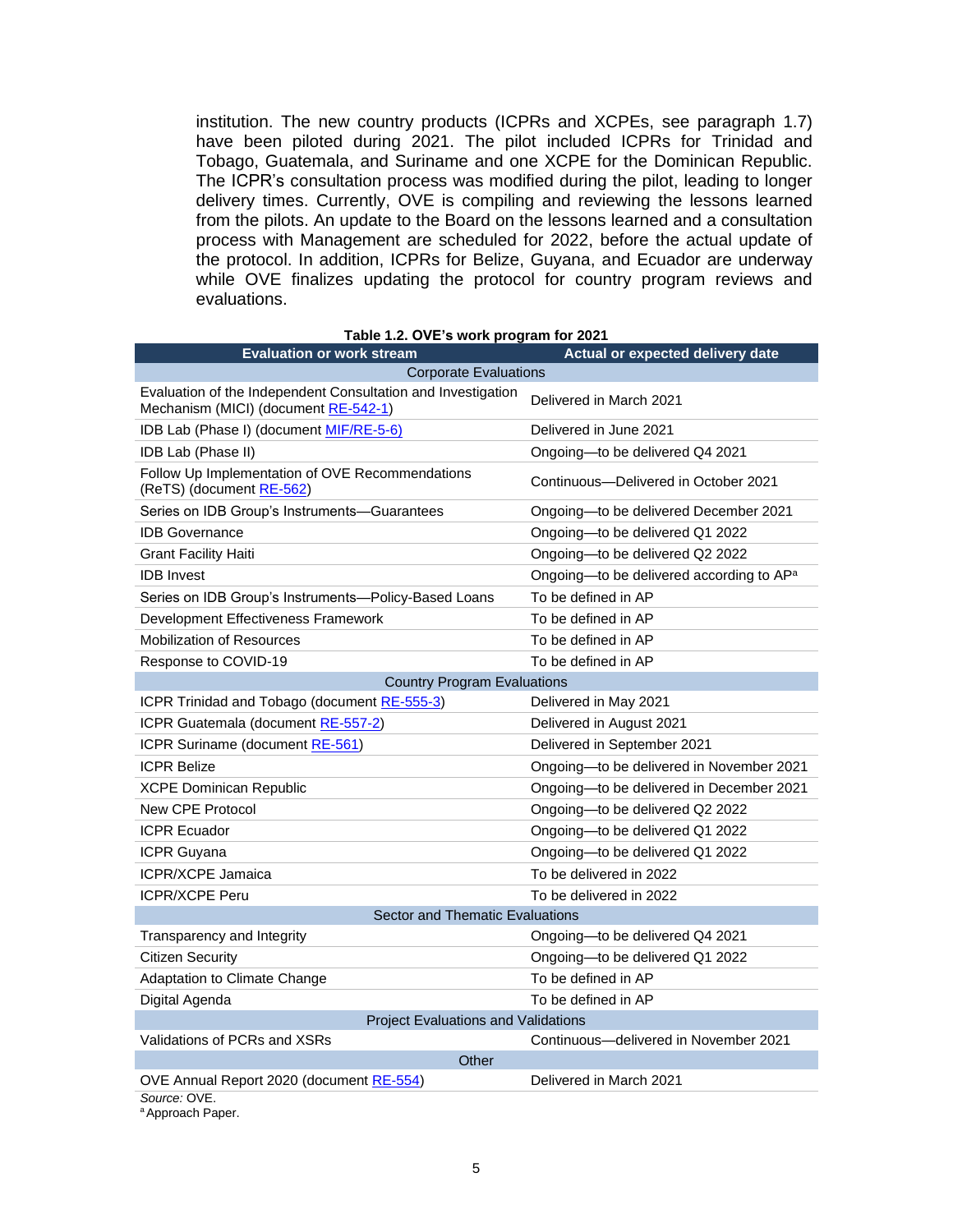# **2. Support to evaluation capacity development**

- 1.18 As part of the implementation of its Evaluation Capacity Development Strategy, in 2021 OVE worked with 15 Brazilian partner institutions including national, regional, and state development banks and agencies to create a network of evaluation offices within those institutions called Rede de Desenvolvimento de Capacidades de Avaliação (ReDeCA)*.* ReDeCA was formally launched in August 2021 in a virtual event with more than 150 participants from the region. ReDeCA is starting as a pilot in Brazil, but the goal is to reach the rest of the LAC countries with this initiative in the near future. ReDeCA has three main goals: (i) strengthen the evaluation capacities of the participating institutions; (ii) provide a forum for the exchange of ideas, knowledge, and good evaluation practices among peers; and (iii) promote a culture of evaluation and expand the use of evaluation findings.
- 1.19 In addition to facilitating the creation of ReDeCA, OVE continued its support and collaboration with the GEI, which became fully operational in early 2021. The GEI builds on the foundation established by its predecessor, the CLEAR initiative, through the six CLEAR centers located in different regions of the world. Two such centers are located in LAC: one in Mexico's Centro de Investigación y Docencia Económicas (CIDE), and the other in Brazil's Getulio Vargas Foundation. As a global partnership,<sup>1</sup> GEI seeks to support countries in building sustainable and effective monitoring and evaluation (M&E) frameworks and capacities through four lines of work: (i) developing a culture of evidenceinformed decision making; (ii) strengthening a cadre of evaluators and M&E specialists in developing countries; (iii) generating and sharing M&E knowledge; and (iv) optimizing partnerships and operations.

# **3. Cooperation with other evaluation offices**

1.20 OVE maintained continuous engagement with the ECG and other members of the development evaluation community in 2021. Among the topics discussed were the responses and evaluation approaches of MDBs to the COVID-19 crisis, and the subsequent changes in evaluation methods. OVE members have continued to collaborate as peer reviewers in evaluations and evaluation policies by other MDBs. OVE also supported the OECD/DAC Evaluation Network on the translation, adaptation, and dissemination of the new evaluation criteria to Spanish and Portuguese to make these important changes more accessible to professionals in our region. The evaluation criteria have guided evaluators for more than 30 years. The change in the criteria is therefore a fundamental milestone, which is furthermore the first update since its adoption.

# **4. Dissemination of findings and lessons learned**

1.21 Throughout 2021 OVE implemented an integral communications strategy that encompassed outreach to its internal audience (the IDB and IDB Invest Boards

<sup>1</sup> GEI partners include the Federal Ministry for Economic Cooperation and Development, Germany; Global Affairs Canada; the Independent Office of Evaluation of the International Fund for Agricultural Development (IFAD); the Ministry of Foreign Affairs, Denmark; the Ministry of Foreign Affairs, Finland; the Ministry of Foreign Affairs, The Netherlands; the Swedish International Development Cooperation Authority (SIDA); the Swiss Agency for Development and Cooperation (SDC); the Independent Office of Evaluation of the UNDP; the World Bank's Independent Evaluation Group (IEG); and the Office of Evaluation and Oversight of the IDB Group.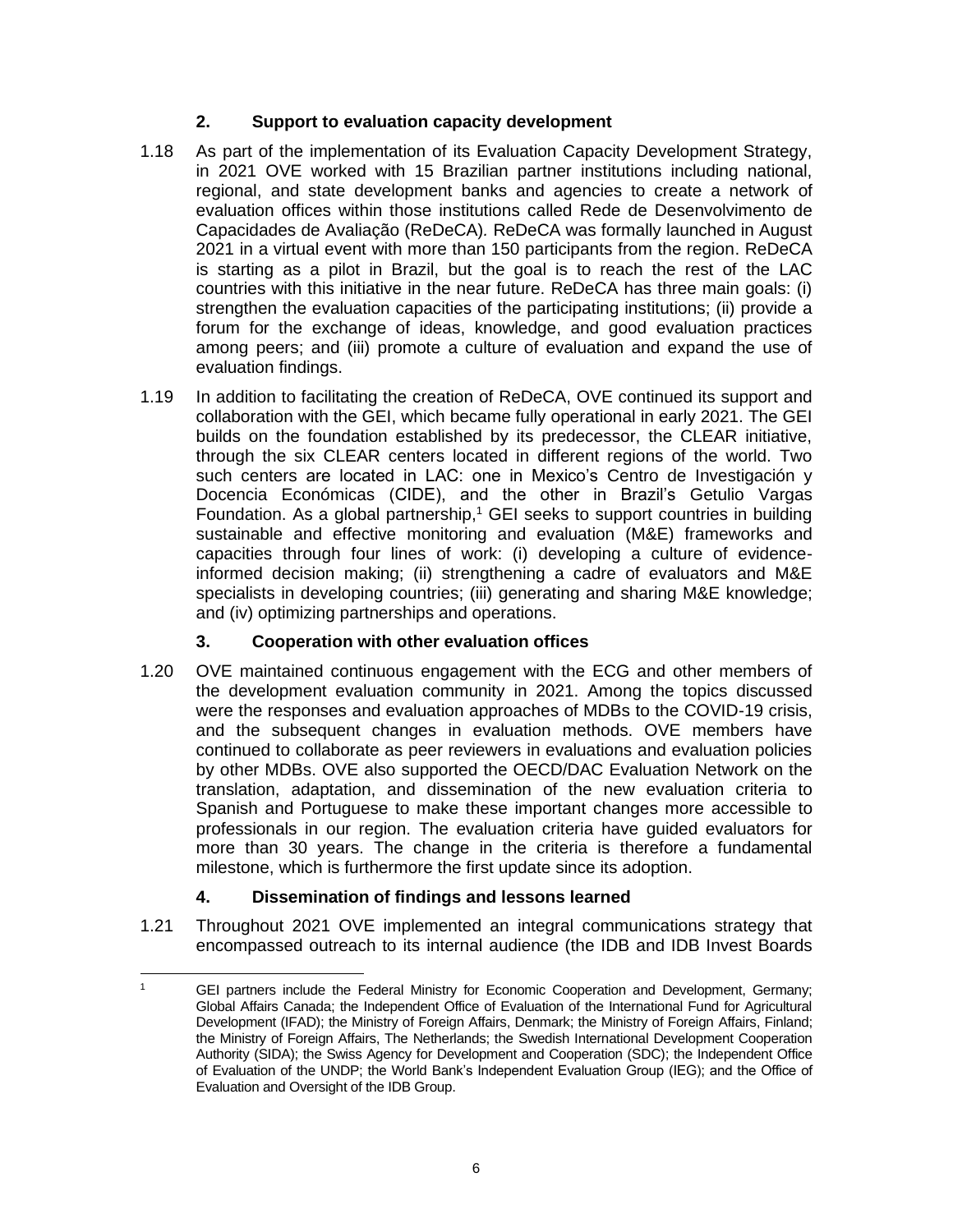of Directors, IDB Group staff and consultants, and the OVE team) as well as its target external audience: the evaluation community in the region and at large. OVE's Communications Team analyzed the outreach objectives of the evaluations with the pertinent team leaders and management teams, employed various outreach tools—such as a newsletter, e-mail distribution lists, and OVE's social media accounts (Twitter and LinkedIn)—and began developing a series of one-minute videos featuring OVE specialists presenting evaluation and event highlights. OVE has also been hosting events via webinars, such as the 2021 gLOCAL Evaluation Week event "Beyond Beneficiary Counting: Innovative [Approaches to Understand Impact Better,](https://www.youtube.com/watch?v=rsuEL92T3H0)" a panel discussion about the frontier of impact assessment with pioneers in the field [\(Global Innovation Fund,](https://www.linkedin.com/company/global-innovation-fund/) [60](https://www.linkedin.com/company/60-decibels/)  [Decibels,](https://www.linkedin.com/company/60-decibels/) and [Luminate\)](https://www.linkedin.com/company/luminategroup/) who are exploring opportunities and challenges in estimating the depth of impact, collecting the voice of end beneficiaries, and using the results to inform future strategies and investment decisions. OVE's dissemination has also included support and visibility for its evaluation capacity initiatives, such as the formal launch of the ReDeCA network.

# **II. OVE'S PROPOSED WORK PROGRAM FOR 2022 AND 2023**

# **A. Context**

- 2.1 The approved 2021–2022 work program was ambitious and based on a staggered approach, meaning that a portion of the program was to be initiated only toward the end of 2021, to be delivered in 2022. This approach was strategically chosen to answer to the multiple needs of the Board under a very particular context, marked by the transition in leadership of the Bank, strategic discussions on the role and positioning of the IDB Group, and the pandemic. Therefore, a good deal of the 2022–2023 work program consists of continuing the evaluation work already laid out in the previous program.
- 2.2 To identify additional evaluation priorities that would complement the evaluation work already defined, OVE met bilaterally with all Board chairs that expressed interest during the months of September through October. Although some chairs have expressed interest in evaluation topics for 2023, flexibility remains important to let OVE adjust to the evolving priorities of the Institution, particularly marked by the discussions around the Barranquilla Resolution. As such, potential evaluation topics for 2023 are listed in Table 2.2 and Annex II.
- 2.3 OVE's proposal continues to provide quality information to support the Board's strategic direction role. As such, OVE will deliver key corporate and thematic evaluations, such as its evaluations of the Governance of the IDB, the Grant Facility for Haiti, IDB Invest, and Citizen Security in 2022. It will also conduct additional corporate evaluations (on the Development Effectiveness Framework, Mobilization of Resources, and the Response to COVID-19) and Sector and Thematic evaluations (on adaptation to climate change and the digital agenda) that are key components of the IDB Group agenda. Flexibility remains important as it gives OVE the space to adapt to Board priorities while maintaining a high quality of work.
- 2.4 OVE's proposal has three objectives: (i) provide high-quality and timely evaluations to inform Board decisions, assessing the institutional and strategic changes that have taken and continue to take place under the Bank's new leadership, in particular in the context of a possible capital increase discussion,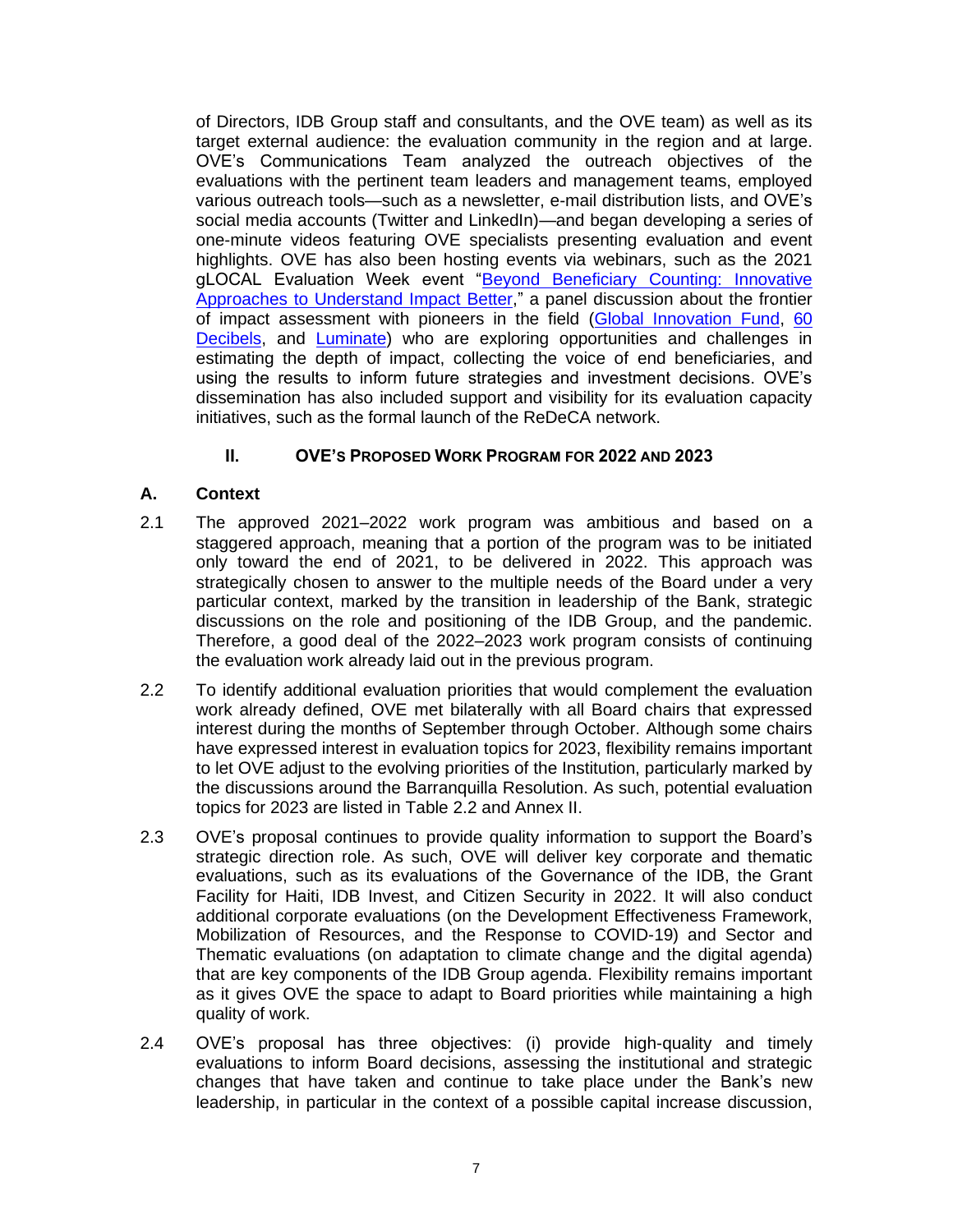the implementation of the Vision 2025, and the Barranquilla Resolution; (ii) help the institution navigate future phases of the COVID-19 response and prepare for future crises; and (iii) continue strengthening evaluation capacities in the region, to promote a culture of evidence-based decisions. Considering these objectives and OVE's available resources, Table 2.1 and the subsequent paragraphs present the proposal for OVE's 2022–2023 work program.

| <b>Evaluation or work stream</b>                       | <b>Status/schedule</b>                               |  |  |  |  |  |
|--------------------------------------------------------|------------------------------------------------------|--|--|--|--|--|
| <b>Corporate Evaluations</b>                           |                                                      |  |  |  |  |  |
| <b>IDB</b> Governance                                  | Ongoing-to be delivered Q1 2022                      |  |  |  |  |  |
| <b>Grant Facility Haiti</b>                            | Ongoing-to be delivered Q2 2022                      |  |  |  |  |  |
| <b>IDB</b> Invest                                      | Ongoing—to be delivered according to AP <sup>a</sup> |  |  |  |  |  |
| Series on IDB Group's Instruments-Policy-Based Loans   | Ongoing-to be delivered according to AP              |  |  |  |  |  |
| Development Effectiveness Framework                    | To start 2022-Delivered according to AP              |  |  |  |  |  |
| <b>Mobilization of Resources</b>                       | To start 2022-Delivered according to AP              |  |  |  |  |  |
| Response to COVID-19 (Phase 1)                         | To start 2022-Delivered according to AP              |  |  |  |  |  |
| Follow Up Implementation of OVE Recommendations (ReTS) | Continuous-to be delivered Q3 2022                   |  |  |  |  |  |
| <b>Country Program Evaluations</b>                     |                                                      |  |  |  |  |  |
| New CPE Protocol                                       | Ongoing-to be delivered during 2022                  |  |  |  |  |  |
| <b>ICPR Ecuador</b>                                    | Ongoing-to be delivered Q1 2022                      |  |  |  |  |  |
| <b>ICPR Guyana</b>                                     | Ongoing-to be delivered Q1 2022                      |  |  |  |  |  |
| <b>ICPR/XCPE Jamaica</b>                               | Ongoing-Delivered according to AP                    |  |  |  |  |  |
| <b>ICPR/XCPE Peru</b>                                  | To start 2022-Delivered according to AP              |  |  |  |  |  |
| Sector and Thematic Evaluations                        |                                                      |  |  |  |  |  |
| <b>Citizen Security</b>                                | Ongoing-to be delivered Q1 2022                      |  |  |  |  |  |
| Adaptation to Climate Change                           | To start 2022-Delivered according to AP              |  |  |  |  |  |
| Digital Agenda                                         | To start 2022-Delivered according to AP              |  |  |  |  |  |
| <b>Project Evaluations and Validations</b>             |                                                      |  |  |  |  |  |
| Validations of PCRs and XSRs                           | Continuous-to be delivered Q3 2021                   |  |  |  |  |  |
| Other                                                  |                                                      |  |  |  |  |  |
| OVE Annual Report 2021                                 | To start Q4 2021-to be delivered Q1 2022             |  |  |  |  |  |

#### **Table 2.1. OVE's committed evaluations for 2022–2023**

*Source:* OVE.

<sup>a</sup> Approach Paper.

#### **B. Corporate evaluations**

#### **1. Ongoing evaluations that will be completed in 2022**

2.5 **IDB Governance:** This evaluation assesses the extent to which existing institutional arrangements at the IDB lead to effective and efficient formulation and implementation of strategies to achieve its objectives, and whether the arrangements provide sufficient accountability and channels for stakeholder participation. This evaluation is the first comprehensive evaluation of the IDB's corporate governance. The change in the Bank's leadership last year and the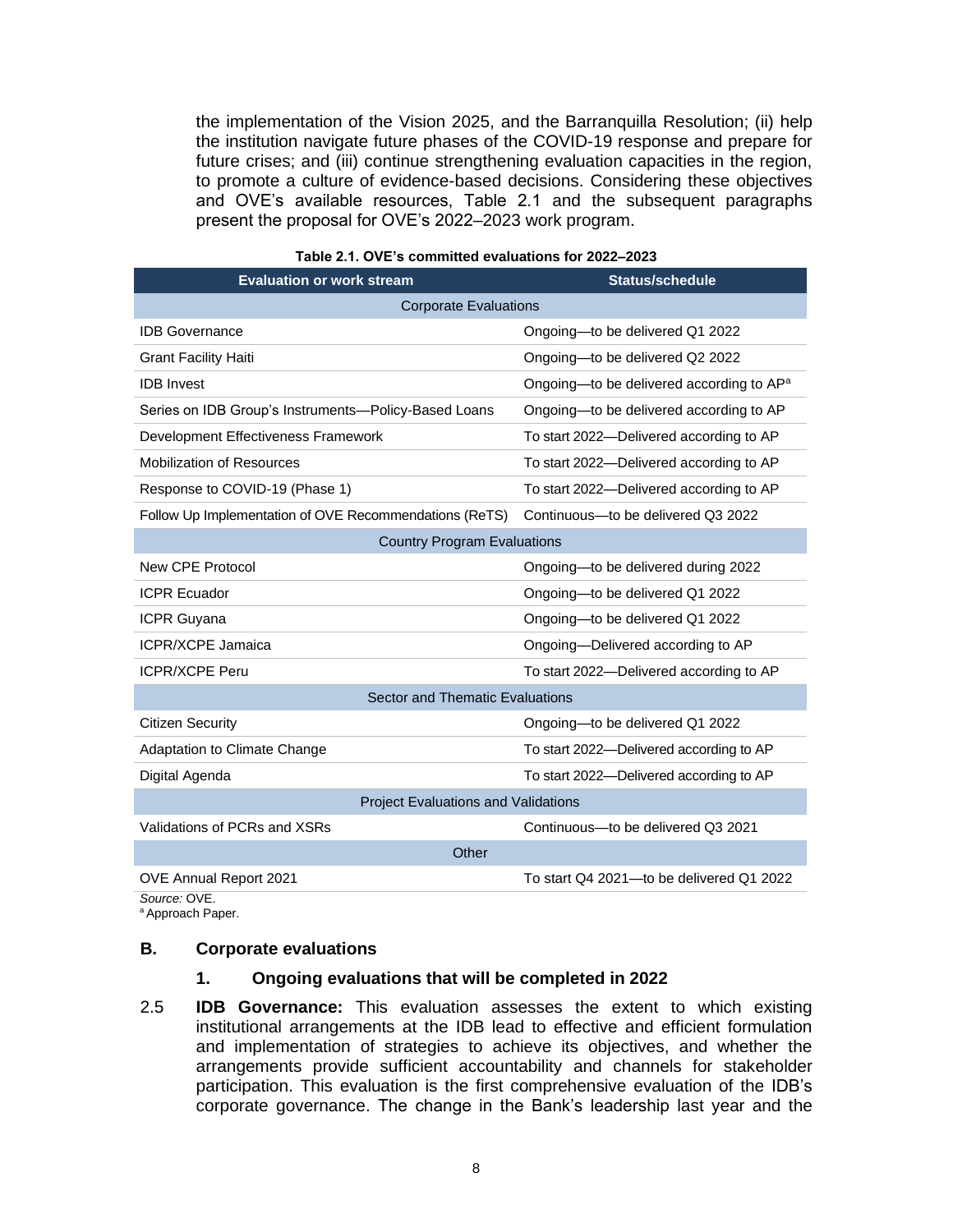ongoing analytical work that the Governors requested from Management in the Barranquilla Resolution make this is an opportune time to reflect on the Bank's governance arrangements and how they affect its ability to achieve its objectives.

- 2.6 **Series on instruments Policy-based loans (PBLs):** This evaluation will build on OVE's review of the design and use of policy-based lending carried out in the context of OVE's *2015 Annual Report* (document [RE-485-5\)](http://sec.iadb.org/Site/Documents/DOC_Detail.aspx?pSecRegN=RE-485-8). It will evaluate the relevance, use, and results of policy-based lending as well as the value added by the IDB in the context of such lending. In light of methodological challenges pertaining to measuring results of policy-based lending, OVE carried out a review of evaluation methodologies used to measure such lending's effectiveness in 2021, which will serve to inform the approach that the evaluation will take. The approach paper will detail the scope of the evaluation and define the delivery date of the evaluation report.
- 2.7 **Evaluation of the Grant Facility for Haiti:** As part of the IDB's Ninth Capital Increase and following the 2010 earthquake that devastated Haiti, the IDB's Board of Governors decided to support Haiti by forgiving all of its debt up to that date, converting all undisbursed loan balances to grants, and transferring to the Grant Facility US\$200 million per year of Ordinary Capital income earmarked for Haiti. The transfers were to begin in January 2011 for the next 10 years, subject to the Board of Governors' annual approval. OVE's evaluation seeks to illuminate the extent to which 10 years of Grant Facility financing have been effective to support Haiti´s reconstruction and development. Given Haiti's condition as a fragile state, OVE has adopted a fragility lens to guide the evaluation.
- 2.8 **IDB Invest:** The Busan Resolution set a "renewed vision for fostering development through the private sector" and created IDB Invest. The resolution includes a requirement that the new organization be evaluated after the completion of the first business plan (2016–2019). In addition, both the Bank's leadership change and the challenges brought by the COVID-19 crisis make this an opportune time to gather lessons learned to inform future corporate discussions. The evaluation will focus on the extent to which the renewed vision has been delivered to date. OVE carried out an early review of the implementation of the private sector merge-out in 2017; it will build on that study and will be able to assess aspects that were not mature enough at the time. Possible topics of interest include coordination between IDB Invest and the IDB, additionality, the approach to development effectiveness, and long-term financial sustainability considerations. One important difference, in comparison with the 2017 evaluation, will be the possibility to assess a larger number of operations approved after the merge-out.

# **2. Evaluations that will begin in 2022**

2.9 **IDB Group response to the COVID-19 crisis:** This first evaluation of the IDB Group's response to the COVID-19 pandemic and its social and economic effects will document and evaluate the response, focusing on institutional preparedness, strategic relevance, implementation progress, and related emerging lessons. It will seek to determine how well prepared the IDB Group was to respond, what factors affected its preparedness, the strategic relevance of the response and how well it met borrowing countries' needs, how implementation has progressed, and what results and lessons have emerged. Given that many of the operations approved as part of the response will be implemented over several years, this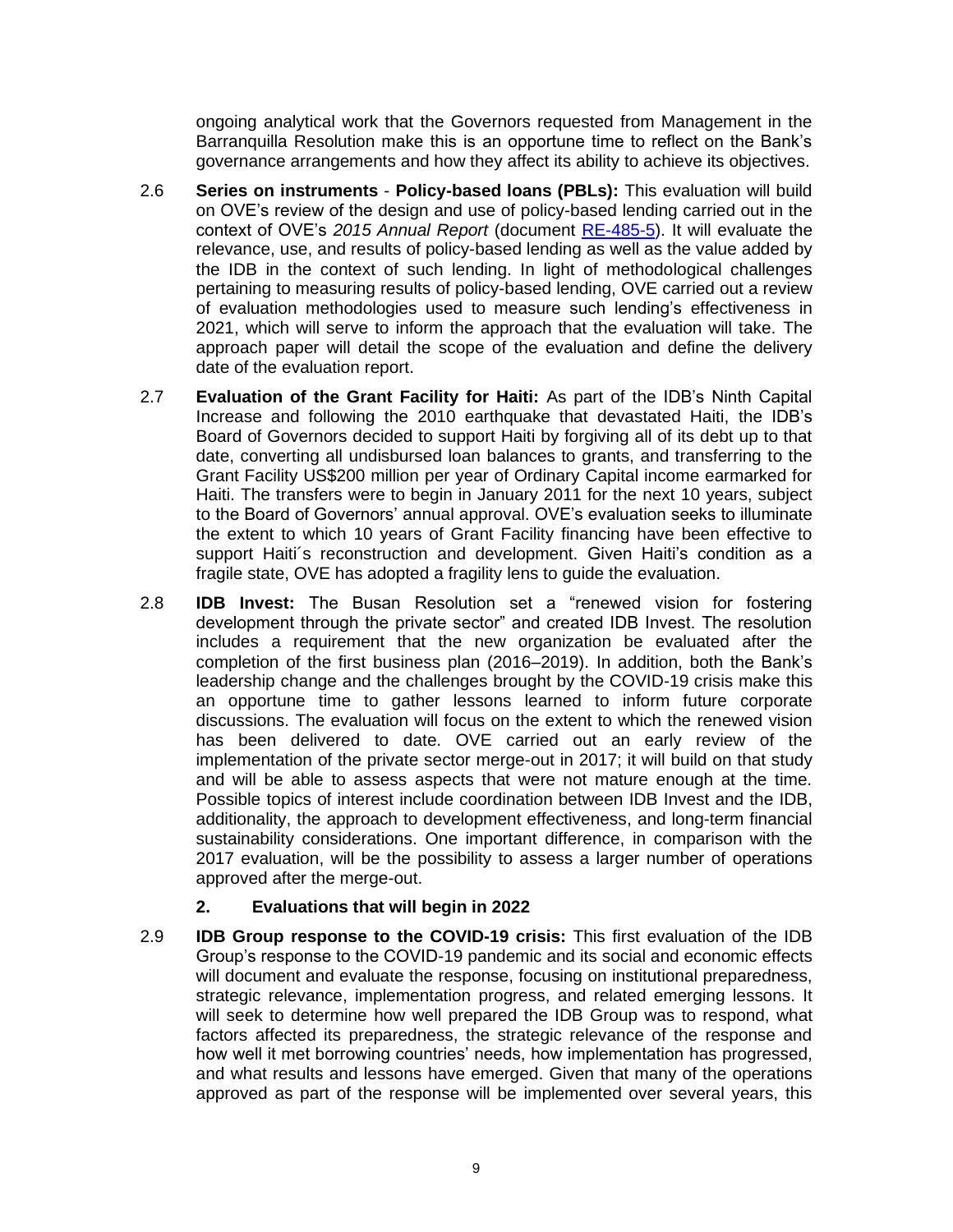evaluation will not draw definitive conclusions on results. A second evaluation will examine the effectiveness and results of the IDB Group's response to the COVID-19 crisis.

- 2.10 **Development Effectiveness Framework (DEF):** Development effectiveness is at the core of the IDB Group's mandates. Both the IDB and IDB Invest have systems in place to measure the development effectiveness of their operations; they use a variety of instruments and processes to assess projects at entry, during implementation, and at completion (early operating maturity for NSG operations). <sup>2</sup> OVE's reviews of projects' completion reports (PCR for SG and XSR for NSG) have consistently found challenges related to the effectiveness of the IDB Group's operations. Part of the problem relates to weak monitoring and evaluation frameworks and processes. The DEF tools for assessing quality at entry and during the project's implementation have not been able to sufficiently correct these issues. Moreover, OVE's evaluation of IDB-9 found several challenges related to the Bank's DEF that call for a full-fledge evaluation, and, although some aspects of the DEF have improved, the change in the Bank's leadership and a possible capital increase discussion make this an appropriate time to identify lessons learned that could be incorporated in future improvements. This evaluation will assess the extent to which the instruments and processes in place allow the IDB Group to achieve its development mandates with client countries through the design and implementation of successful projects. The evaluation will build on previous OVE assessments conducted for the corporate evaluation of IDB-9, as well as the findings of several reports on PCR and XSR validations.
- 2.11 **IDB Group support to the mobilization of private sector resources:** The amount of resources needed to achieve the Sustainable Development Goals surpasses official development assistance and public sector resources; private sector finance and investment are therefore also key. In 2017, the Group of Twenty, or G20, issued the Principles of Crowding-in Private Sector Finance (the Hamburg Principles), which provide a common framework for MDBs to increase private investment levels to support their development objectives. Resources can be mobilized via a number of different finance instruments—among them, A/B loans, guarantees, investment funds, green bonds, PBLs, and public–private partnerships (PPPs). The IDB Group has used such instruments to varying degrees without any systematic attempt to measure mobilization. This evaluation would provide an overview of the instruments and mobilization approaches the IDB Group uses while assessing their effectiveness in leveraging finance for development. Equally important, the evaluation will assess coordination between the public and private sector arms of the IDB Group and will aim at

<sup>2</sup> *IDB's Ninth General Capital Increase: Implementation and Results* (document [RE-515-6\)](https://publications.iadb.org/es/idbs-ninth-general-capital-increase-implementation-and-results) assessed the IDB's Development Effectiveness Framework, or DEF, with a focus on IDB-9 commitments, but it was not a comprehensive evaluation of the DEF. The evaluation found that although several improvements had been made, challenges remained. It identified that the Development Effectiveness Matrix (DEM) may not be an accurate measure of project evaluability and that DEM scores may lose relevance through the project cycle. In addition, the evaluation found that the most important challenge for Project Monitoring Reports was that they do not monitor outcomes, as attention is focused on outputs and expenditures rather than on requiring a judgment on whether a project is on track to achieve its development objectives. Furthermore, the evaluation found that the PCR remained a work in progress with several challenges requiring attention.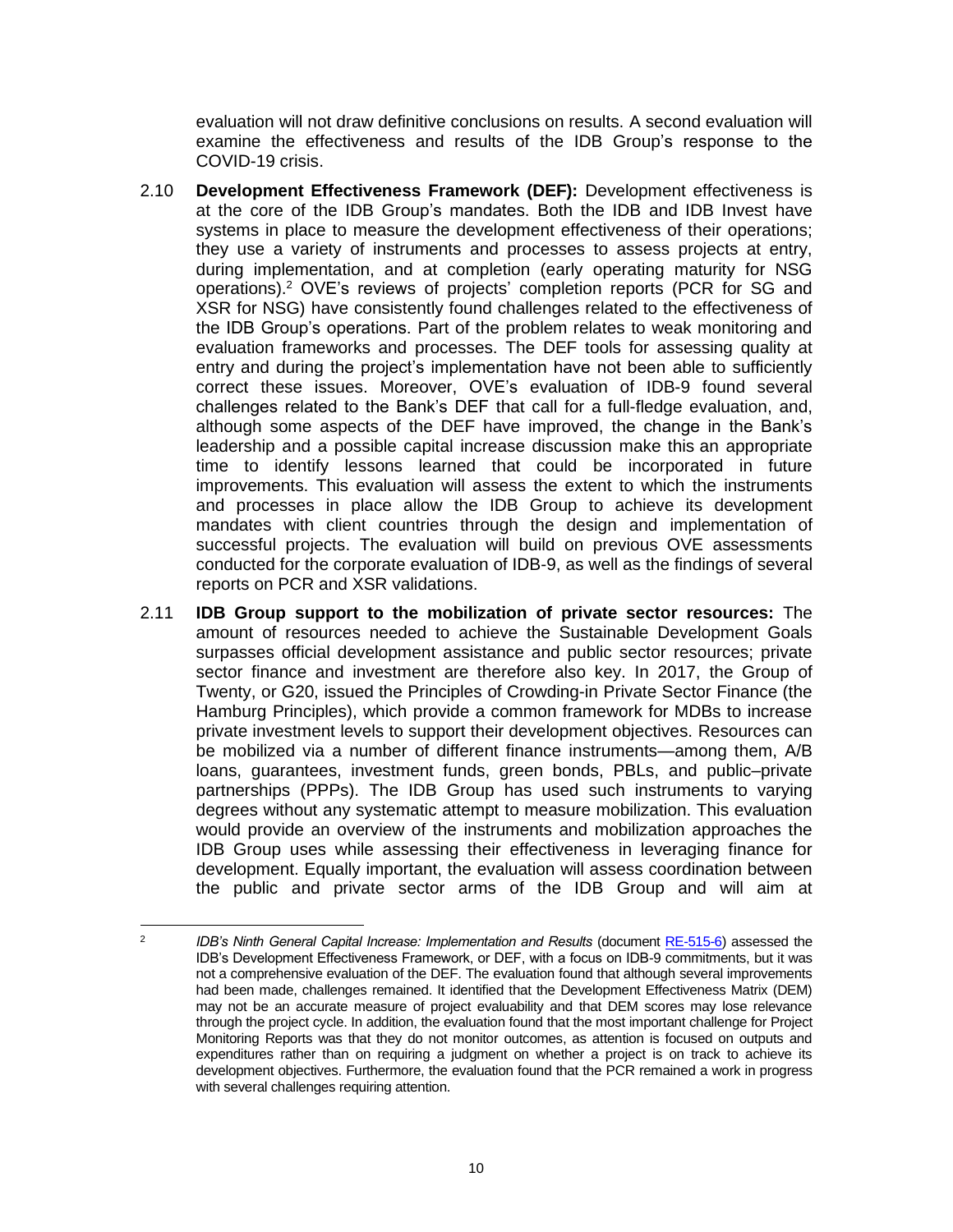understanding how other MDBs are approaching and measuring mobilization of resources. The evaluations carried out on instruments such as guarantees and PBLs as well as the evaluations of IDB Lab and IDB Invest will complement this evaluation.

2.12 **Recommendation Tracking System (ReTS):** OVE will continue tracking implementation of past recommendations, assessing the evaluability, relevance, and extent of implementation of Management's action plans to address evaluation recommendations endorsed by the Board.

# **C. Country program reviews and evaluations**

# **1. Ongoing evaluations that will be completed in 2022**

2.13 **ICPRs, XCPEs, and CPE Protocol:** OVE will complete the update of the protocol based on the lessons of the pilot that covered three ICPRs and one XCPE (see paragraph 1.17). It will deliver four reports in 2022: Jamaica (2016– 2021), Peru (2017–2021), Ecuador (2018–2021), and Guyana (2017–2021). These products will help inform the development of new country strategies and provide strategic insights to the Board.

# **2. Evaluations that will begin in 2022**

2.14 **ICPRs and XCPEs:** The IDB Group strategies with six countries—Bahamas, Brazil, Chile, Costa Rica, Colombia, and Honduras—will expire during 2022. OVE will adjust accordingly depending on when these Country Strategies are scheduled for presentation in 2022 and 2023.

# **D. Sector and thematic evaluations**

- **1. Ongoing evaluations that will be completed in 2022**
- 2.15 **IDB support to citizen security:** This evaluation updates work delivered in 2014 focusing on the effectiveness of IDB operations. Despite progress, citizen insecurity is still a pressing development issue and a priority for IDB member countries. Accordingly, the Bank has built a sizable portfolio of loans and technical assistance in the sector. This evaluation will be delivered in Q1 2022.

## **2. Evaluations that will begin in 2022**

- 2.16 **Adapting to climate change:** Building on OVE's 2014 evaluation *Climate Change and the IDB: Building Resilience and Reducing Emissions* (document [RE-459-1\)](http://sec.iadb.org/Site/Documents/DOC_Detail.aspx?pSecRegN=RE-459-1) this evaluation will focus on IDB efforts to mainstream adaptation to climate change in all projects and activities approved after 2012. Adapting to climate change is one of the most pressing development issues in the region, which houses some of the countries most vulnerable to the adverse effects of climate change. In addition, according to the Paris Agreement, a global stocktaking is to be undertaken in 2023 to assess the collective progress toward achieving the purpose of that agreement and its long-term goals. This evaluation will provide timely insights on the IDB's adaptation efforts, to inform future discussions on the contribution of the Group to climate action.
- 2.17 **IDB Group support to the digital agenda:** The COVID-19 pandemic has exposed the gaps in connectivity, quality, and accessibility to broadband and digital services in LAC. Digital connectivity is a necessity for taking full advantage of disruptive technological innovations that are transforming markets and providing more access to services, knowledge, platforms, and networks across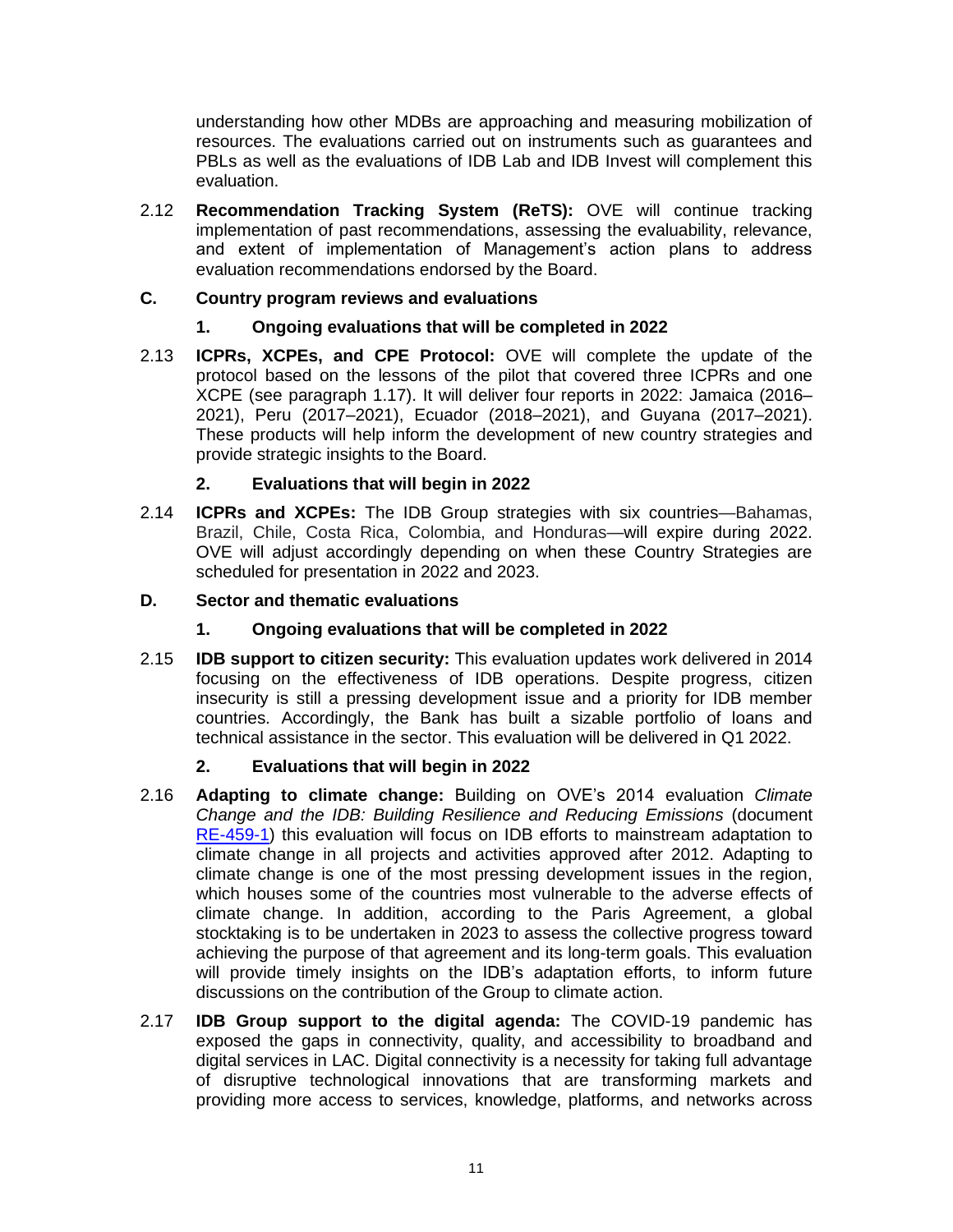social and productive sectors. According to a 2020 IDB report, "the infrastructure of digital connectivity will play the role that the electrical grid played a century ago, acting as a material constraint on the adoption of new devices and technologies that will transform productivity and the quality of life."<sup>3</sup> Unlocking the full advantages of digital services and information and communication technology for the LAC region will require a combined effort involving new laws, regulations, and standards; renewed government functions and institutions; and the private sector. The IDB Group has supported the promotion of the digital agenda in member countries and is likely to expand that support in the coming years. An independent evaluation has not been conducted to date and would provide valuable lessons learned to be incorporated into future work.

# **E. Project evaluations and validations**

2.18 **PCR and XSR validations:** OVE will continue to validate the self-evaluation reports for SG and NSG operations (PCRs and XSRs, respectively) during 2022 and report to the Board on the results. The validation process and the development of the synthesis report is a year-round effort that involves the entire office, due to its contribution to the development of evaluation capacity for the team. The number of validations is growing substantially, with a 26% expected increase in XSRs in 2022.

# **F. Support to evaluation capacity development**

2.19 In 2022 OVE expects to continue its work to expand the evaluation network ReDeCA within Brazil before considering expanding to other countries. OVE will also continue to support GEI activities with a view to consolidate the Mexico and Brazil CLEAR centers and expand the initiative's reach to other countries in LAC.

## **G. Cooperation with other evaluation offices**

2.20 OVE will continue participating in the ECG in 2022. Keeping its three strategic objectives in mind (see paragraph 2.4), OVE will aim to share knowledge and experience from its new products (including its country product pilots) and identify methodologies and approaches used by other institutions that could be applied to the IDB Group and incorporated into its evaluation toolbox.

## **H. Dissemination of findings and lessons learned**

2.21 The pandemic has demonstrated the potential for virtual exchanges and dissemination; hence the 2022–2023 work program foresees the continued robust dissemination of OVE's evaluations through a variety of digital platforms and interactions. Through its revamped website, OVE will take advantage of its consolidated social media channels—such as its Twitter and LinkedIn accounts—to increase dissemination. Such tools will help promote OVE evaluations as key references in measuring and improving the IDB Group's development effectiveness and serve as a networking tool notably for the yearly research fellowship call for proposals. OVE will continue producing and hosting a variety of other events to disseminate its evaluation results to both internal and

<sup>3</sup> E. Cavallo, A. Powell, and T. Serebrisky, eds., *From Structures to Services: The Path to Better Infrastructure in Latin America and the Caribbean* (Inter-American Development Bank, 2020), 125 [\(https://flagships.iadb.org/en/DIA2020/from-structures-to-services\)](https://flagships.iadb.org/en/DIA2020/from-structures-to-services).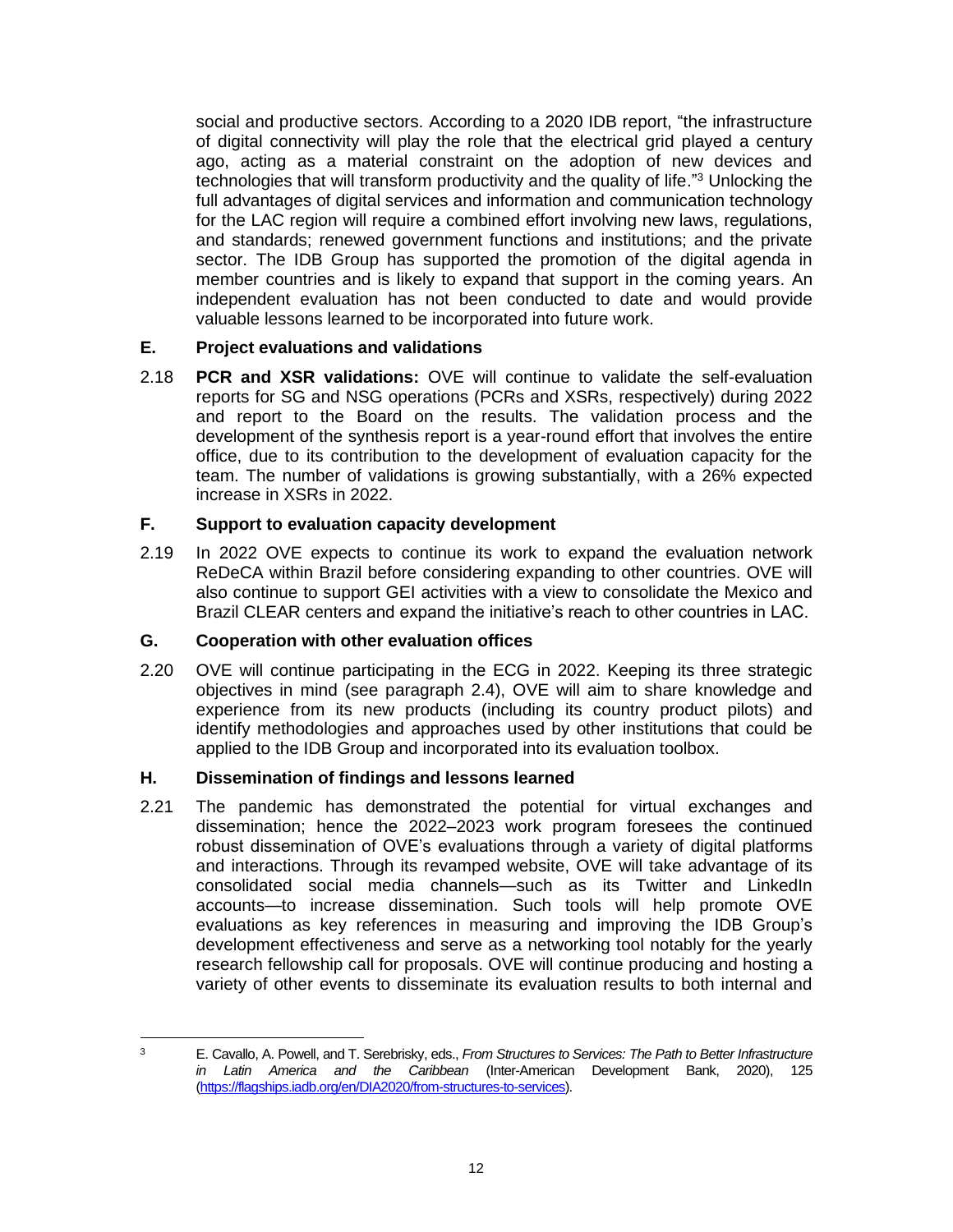external audiences. It will organize digital webinars and in-person, local, or regional forums in 2022 and 2023 (as the post pandemic period permits).

#### **I. Other**

2.22 OVE will produce an annual report, summarizing its evaluation work completed in 2021, as well as semiannual reports describing progress on the implementation of the work program and budget execution. OVE will also produce a multiyear work program and budget report for the period 2023–2024.

#### **J. Potential evaluations to begin in 2023**

2.23 The 2023 work program requires flexibility to accommodate the demands of the Board that may result from the discussions generated by the Barranquilla Resolution. OVE has committed to evaluations that will begin in 2022 and be delivered in 2023 but would benefit from flexibility to design evaluations that will commence in 2023, in particular for Corporate Evaluations and Sector & Thematic Evaluations that will require strategic guidance and prioritization. Taking into consideration the suggestions from the representatives of the Board of Directors, OVE is presenting a list (Table 2.2) of potential topics for evaluation to begin in 2023. At the Board's direction, this list can be updated depending on evolving priorities of the institution.

| <b>Evaluation or work stream</b>                                                        | <b>Status</b>                            |  |  |  |  |  |
|-----------------------------------------------------------------------------------------|------------------------------------------|--|--|--|--|--|
| <b>Corporate Evaluations</b>                                                            |                                          |  |  |  |  |  |
| <b>Subnational Clients</b>                                                              | To be determined                         |  |  |  |  |  |
| Knowledge and Learning                                                                  | To be determined                         |  |  |  |  |  |
| <b>Technical Cooperation</b>                                                            | To be determined                         |  |  |  |  |  |
| <b>IDB Strategies (Country and Sector)</b>                                              | To be determined                         |  |  |  |  |  |
| Follow Up Implementation of OVE Recommendations (ReTS)                                  | Continuous-to be delivered Q3 2023       |  |  |  |  |  |
| <b>Country Program Evaluations</b>                                                      |                                          |  |  |  |  |  |
| Country program reports to be determined based on when Country Strategies are presented |                                          |  |  |  |  |  |
| Sector and Thematic Evaluations                                                         |                                          |  |  |  |  |  |
| Institutional Capacity and the Rule of Law                                              | To be determined                         |  |  |  |  |  |
| Urban Development                                                                       | To be determined                         |  |  |  |  |  |
| Health                                                                                  | To be determined                         |  |  |  |  |  |
| Water and Sanitation                                                                    | To be determined                         |  |  |  |  |  |
| <b>Project Evaluations and Validations</b>                                              |                                          |  |  |  |  |  |
| Validations of PCRs and XSRs                                                            | Continuous-to be delivered H2 2023       |  |  |  |  |  |
| Other                                                                                   |                                          |  |  |  |  |  |
| OVE Annual Report 2022                                                                  | To start Q4 2022—to be delivered Q1 2023 |  |  |  |  |  |
| Source: OVE.                                                                            |                                          |  |  |  |  |  |

**Table 2.2. OVE's potential evaluations for 2023**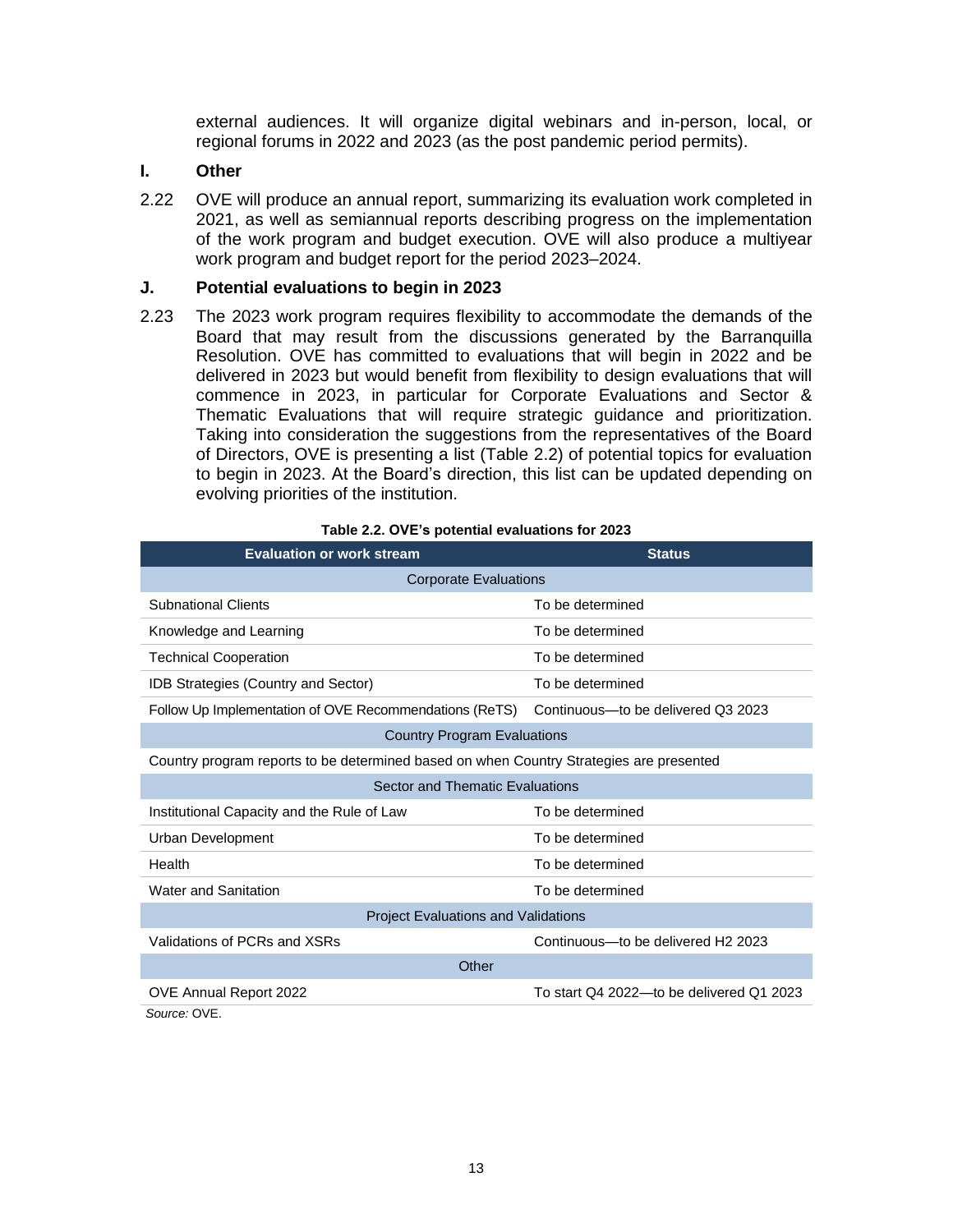## **III. STAFFING AND BUDGET**

- 3.1 OVE has 32 staff positions, of which 28 are currently filled,<sup>4</sup> up from 20 at the end of 2019. OVE has an ongoing recruitment process and plan to fill the remaining vacancies to allow it to deliver full work programs in 2022–2023. In addition to staff and short-term consultants, OVE hires 5–7 research fellows per year through a competitive process; 12–15 research fellows are typically on board at any given time.
- 3.2 OVE is not requesting additional full-time staff positions in its 2022 work program and budget proposal. OVE is also reducing the budgeted benefits from 42% to 40% of international staff costs to better align with the average of benefits executed over the past three years.
- 3.3 OVE's total budget is allocated each year between the IDB and IDB Invest, given that OVE serves both institutions and most evaluations jointly cover the relevant activities of both the IDB and IDB Invest. For 2022, OVE requests that IDB's Board of Executive Directors approve a budget of **US\$8,566,221,** which represents a **2.00% nominal increase and -0.50% real increase** over OVE's 2021 budget, and that IDB Invest's Board of Executive Directors approve a budget of **US\$1,483,000,** <sup>5</sup> which represents a **2.5% nominal increase and 0% real increase,** for a total of **US\$10,049,161** (Table 3.1). This is intended to fund the work program laid out in Table 2.1 for 2022 (including work in 2022 on evaluations to be delivered in 2023).
- 3.4 OVE projects a 93% budget execution for 2021 for the IDB (see Annex III) and 92% for IDB Invest. This represents an improvement over budget executed in 2020 (74% for the IDB and 84% for IDB Invest) due to having additional staff on board for the full 2021 fiscal year versus 2020 and the proactive use of project consultants and firms to support our evaluation work.

<sup>&</sup>lt;sup>4</sup> Three staff left OVE in 2021, creating unplanned vacancies.<br> **Because all OVE staff are technically employed by the IDB** 

<sup>5</sup> Because all OVE staff are technically employed by the IDB, the requested budget for IDB Invest can be formally allocated only to complementary labor costs and nonlabor costs.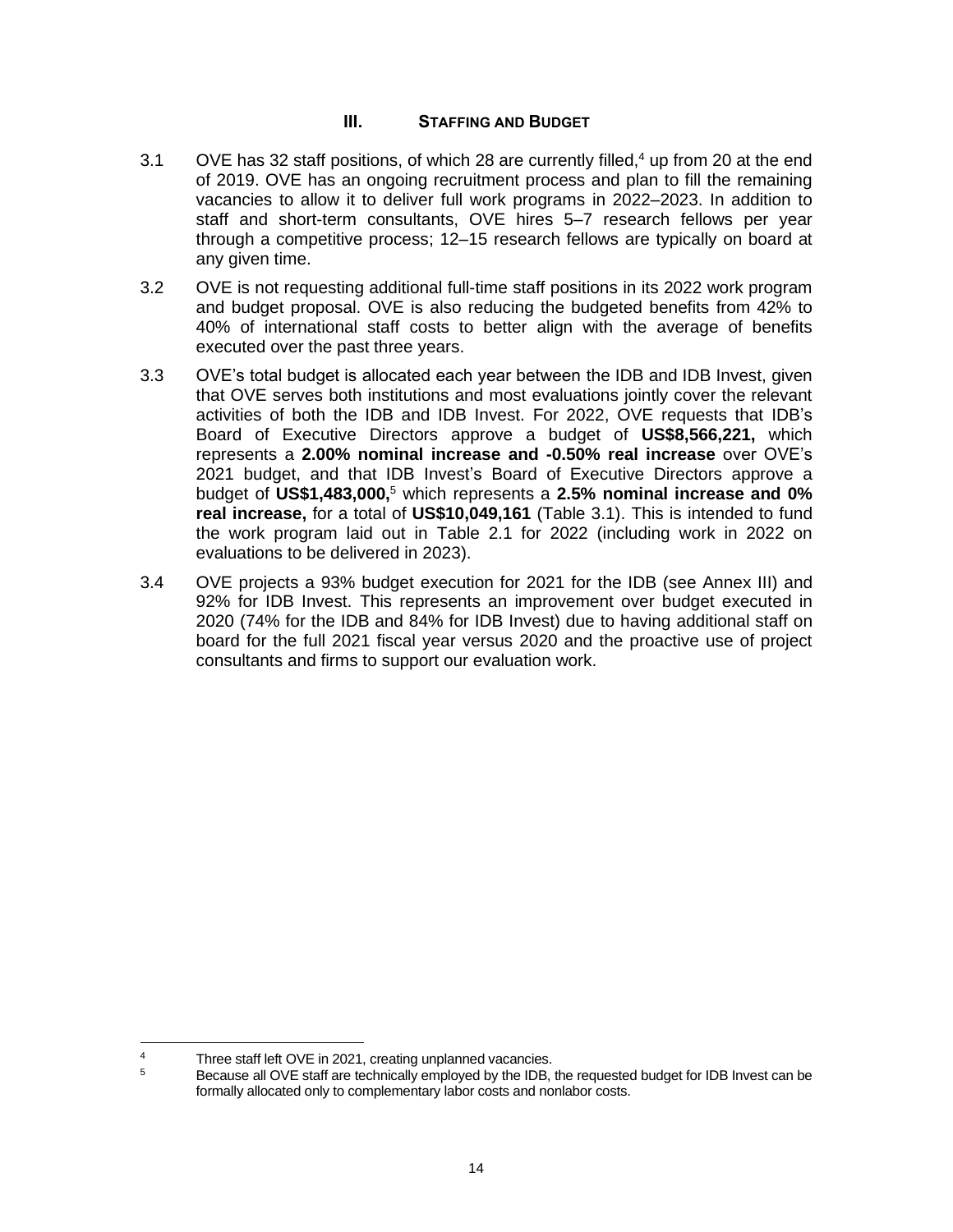| Item of expense                        | 2021<br><b>Approved</b><br><b>Budget</b><br>(GA-276-3) | <b>2021 EOY</b><br><b>Projected</b><br><b>Budget</b><br><b>Execution</b> | 2022<br><b>Proposed</b><br><b>Budget</b> | $\frac{9}{6}$<br><b>Nominal</b><br>Change | % Real<br>Change |
|----------------------------------------|--------------------------------------------------------|--------------------------------------------------------------------------|------------------------------------------|-------------------------------------------|------------------|
| <b>SLC - Staff Labor Costs</b>         | 6,447,402                                              | 5,325,619                                                                | 6,579,633                                | 2.1%                                      | $-0.4%$          |
| <b>CLC - Complementary Labor Costs</b> | 1,009,400                                              | 1,824,665                                                                | 1,029,588                                | 2.0%                                      | $-0.5%$          |
| <b>Total Labor Costs</b>               | 7,456,803                                              | 7,150,284                                                                | 7,609,221                                | 2.0%                                      | $-0.5%$          |
| Learning Logistics and Fees            | 85,000                                                 | 61,600                                                                   | 85,000                                   | 0.0%                                      | $-2.5%$          |
| Travel                                 | 237,000                                                | $\mathbf 0$                                                              | 237,000                                  | $0.0\%$                                   | $-2.5%$          |
| <b>Equipment and Supplies</b>          | 89,500                                                 | 50,891                                                                   | 80,000                                   |                                           |                  |
| <b>Communications and Publications</b> | 97,000                                                 | 40,567                                                                   | 95,500                                   |                                           |                  |
| Events, Conferences, and Outreach      | 422,000                                                | 531,740                                                                  | 448,000                                  |                                           |                  |
| <b>Other Expenses</b>                  | 11,500                                                 | 14,287                                                                   | 11,500                                   |                                           |                  |
| <b>General Administrative Costs</b>    | 620,000                                                | 637,485                                                                  | 635,000                                  | 2.4%                                      | $-0.1%$          |
| <b>Total Non-labor Costs</b>           | 942,000                                                | 699,085                                                                  | 957,000                                  | 1.6%                                      | $-0.9%$          |
| <b>Total OVE-IDB</b>                   | 8,398,803                                              | 7,849,369                                                                | 8,566,221                                | 2.0%                                      | $-0.5%$          |
| <b>Total OVE-IDB Invest</b>            | 1,446,875                                              | 1,337,237                                                                | 1,483,000                                | 2.5%                                      | 0.0%             |
| OVE TOTAL OPERATING EXPENSES           | 9,845,678                                              | 9,186,606                                                                | 10,049,221                               | 2.1%                                      | $-0.4%$          |

## **Table 3.1. OVE budget comparison by line item<sup>a</sup>**

*Source:* OVE.

<sup>a</sup> As a market-based salary increase is pending Board approval, any changes due to that will be applied to OVE accordingly.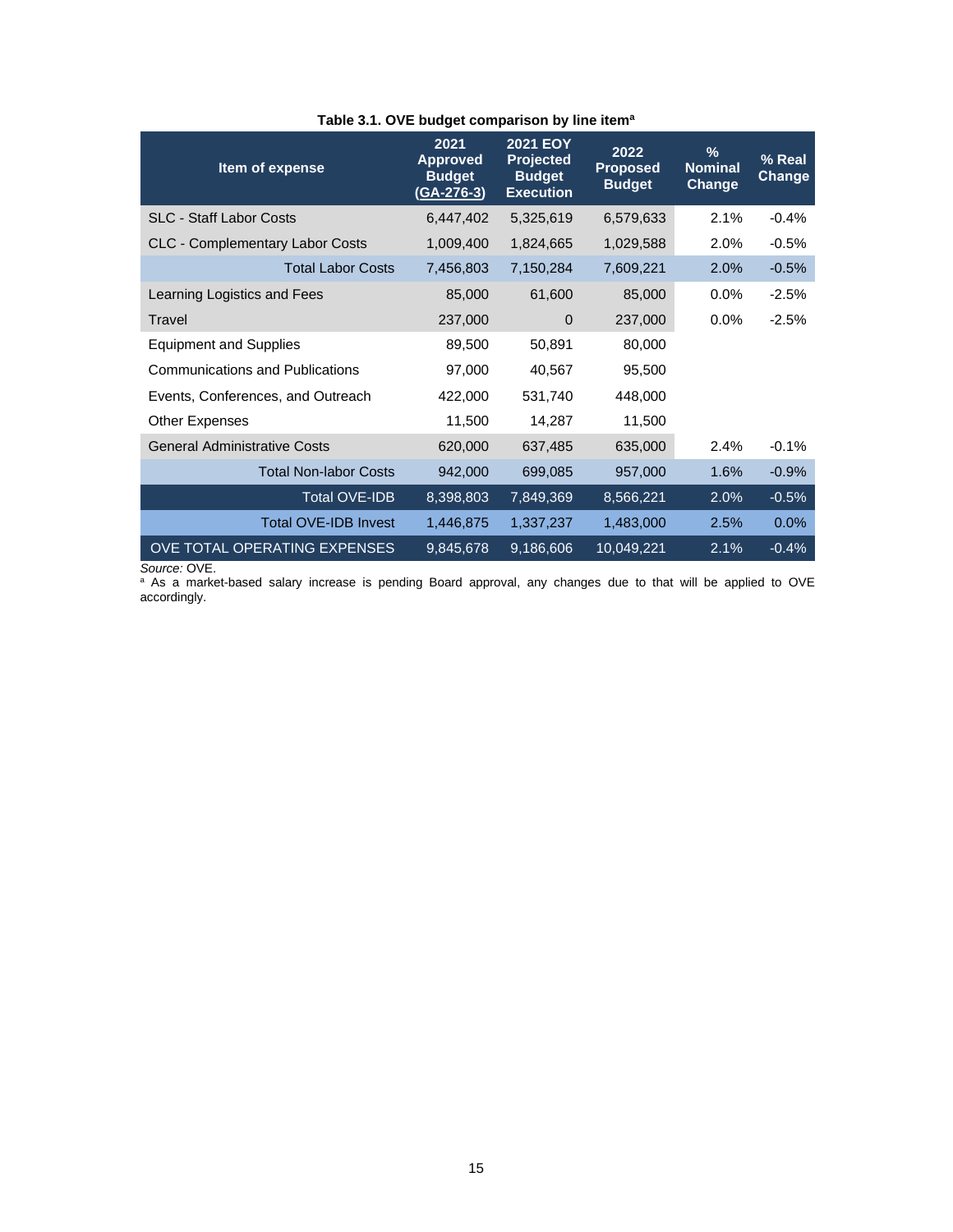| Year      | <b>Report</b>                                                                                                                                                                                                                                                                                                                                                                                                                                                                                                                              |
|-----------|--------------------------------------------------------------------------------------------------------------------------------------------------------------------------------------------------------------------------------------------------------------------------------------------------------------------------------------------------------------------------------------------------------------------------------------------------------------------------------------------------------------------------------------------|
|           | <b>CORPORATE EVALUATIONS AND OVERSIGHT REPORTS</b>                                                                                                                                                                                                                                                                                                                                                                                                                                                                                         |
| 2021      | ● ReTS 2020 ( <u>RE-562)</u><br>Evaluation of IDB Lab: Strategic Relevance (MIF/RE-5-6)<br>$\bullet$<br>• Evaluation of IDB Lab: Evaluation of Operations and Summary of Findings<br>(to be presented in December 2021)<br>Evaluation of Guarantee Instruments at the IDB Group                                                                                                                                                                                                                                                            |
| 2020      | (to be presented in December 2021)<br>• Series on instruments: Lending Instruments Stocktaking (RE-549)<br>• ReTS (RE-550)<br>Evaluation of MICI (Approach Paper RE-542)                                                                                                                                                                                                                                                                                                                                                                   |
| 2019      | • Review of Knowledge Generation & Dissemination (RE-517-2)<br>Environmental & Social Safeguards (RE-521-1)<br>ReTS (RE-541)                                                                                                                                                                                                                                                                                                                                                                                                               |
| 2018      | • IDB-9 update (RE-515-6)<br>Impact Evaluations (RE-512-1)<br>ReTS (Background Note: RE-524-2)                                                                                                                                                                                                                                                                                                                                                                                                                                             |
| 2017      | IAMCs (RE-508-1)<br>Merge-out Review (RE-513-3)<br>Direct Support to SMEs by the IIC (CII/RE-23-3)<br>• ReTS (Background Note: RE-511-1)                                                                                                                                                                                                                                                                                                                                                                                                   |
| 2016      | Policy-based Lending (Technical Note RE-485-6)<br>Contingent lending (RE-496-1)<br>• Evolution of Administrative Spending in IDB (RE-499-1)                                                                                                                                                                                                                                                                                                                                                                                                |
| 2011-2015 | • Oversight Note: Credit Risk Management (RE-386)<br>Knowledge & Learning Pillar (RE-401)<br>$\bullet$<br>• IDB-8 (RE-409-1)<br>Opportunities for the Majority (RE-414)<br>• MICI (RE-416-1, RE-463-1)<br>IDB9 Mid-term Evaluation (RE-425, RE-437-2)<br>Higher-Middle-Income Countries (RE-447)<br>• IDB Realignment (RE-451-2)<br>• Japanese Trust Fund (RE-471)<br>IDB Special Programs (RE-476-5)<br>MIF2 (MIF/RE-2-4)<br>$\bullet$<br>• ReTS 2013-2014 ( <u>RE-470-4</u> )<br>• Review of the Pilot Phase of the new ReTS (GN-2707-4) |
|           | <b>COUNTRY PROGRAM EVALUATIONS</b>                                                                                                                                                                                                                                                                                                                                                                                                                                                                                                         |
| 2021      | • Independent Country<br>• Independent Country<br>• Independent Country<br>Program Review:<br>Program Review:<br>Program Review:<br>Surinam, 2016-2020<br>Trinidad & Tobago 2016-2020<br>Guatemala, 2017-2020<br>$(RE-561-2)$<br>$(RE-555-3)$<br><u>(RE557-2)</u><br><b>Independent Country</b><br>• Extended Country Program<br>Program Review: Belize<br>Evaluation: Dominican<br>2013-2021<br>Republic 2013-2020                                                                                                                        |

*(to be presented)*

*(to be presented)*

# **ANNEX I. OVE EVALUATIONS CONDUCTED IN 2011–2021, BY TYPE**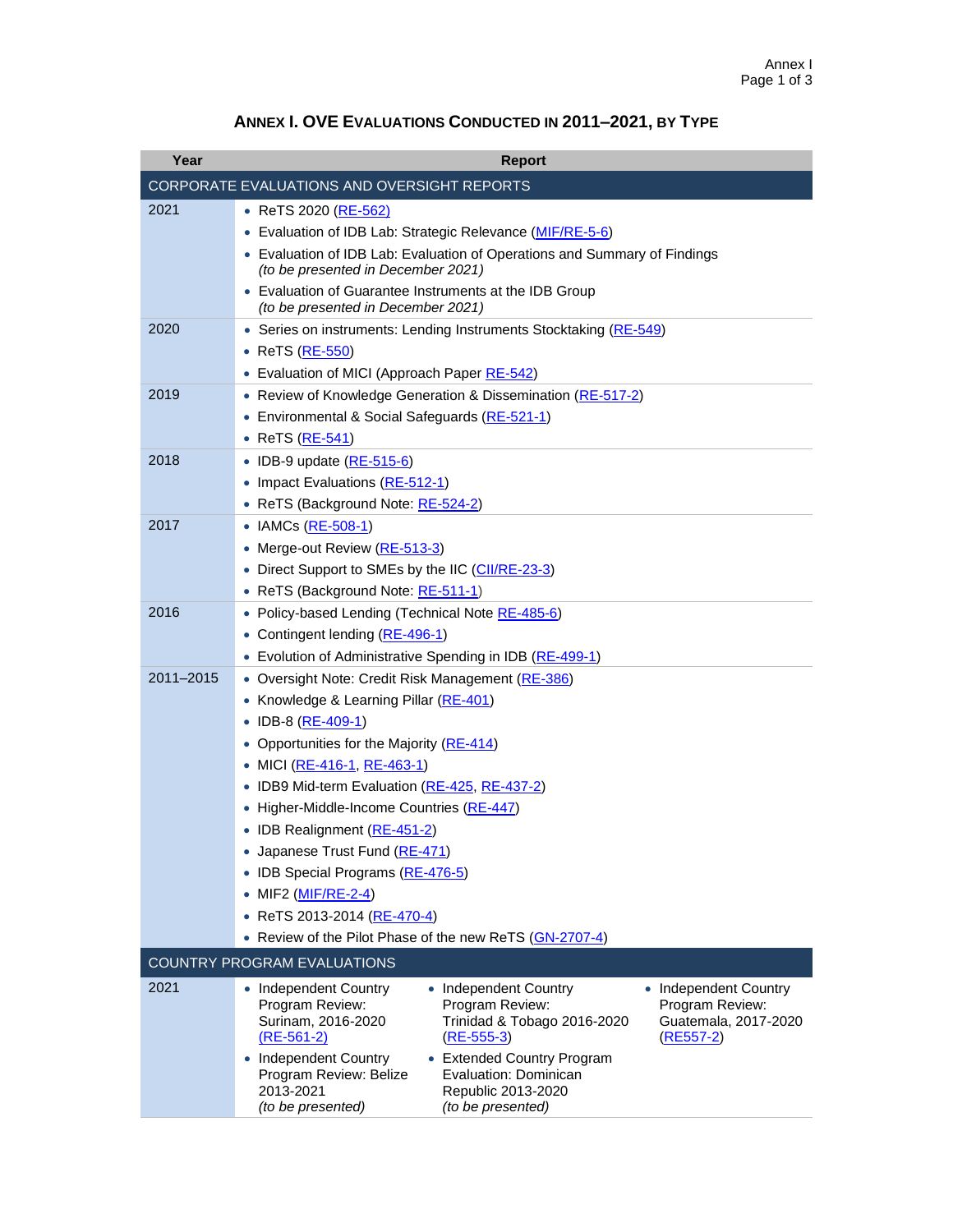| Year      | <b>Report</b>                                                                                                                                        |  |  |  |  |  |
|-----------|------------------------------------------------------------------------------------------------------------------------------------------------------|--|--|--|--|--|
| 2020      | • Argentina (RE-540-1)<br>• Panama (RE-547)<br>• Uruguay (RE-546-1)                                                                                  |  |  |  |  |  |
|           | • El Salvador (RE-539-1)<br>• Bolivia (RE-545-1)                                                                                                     |  |  |  |  |  |
|           | • Update of the Country Evaluation product (Presentation PP-1091)                                                                                    |  |  |  |  |  |
| 2019      | • Colombia (RE-529-3)<br>• Costa Rica (RE-535-4)<br>• Mexico ( $RE-536-1$ )<br>Brazil (RE-534-1)                                                     |  |  |  |  |  |
| 2018      | Nicaragua (RE-522-1)<br>• Chile (RE-526-1)<br>• Honduras (RE-528-1)<br>Barbados (RE-525-1)<br>• Paraguay (RE-527-1)                                  |  |  |  |  |  |
| 2017      | Guyana (RE-502-3)<br>• Dominican Republic<br>• Bahamas (RE-516-4)<br>٠<br>• Ecuador (RE-514-1)<br>$(RE-505-1)$                                       |  |  |  |  |  |
| 2016      | • Peru (RE-498-1)<br>Argentina (RE-491-1)<br>• Haiti (RE-494-1)<br>• Suriname (RE-493-1)<br>• Trinidad & Tobago (RE-495-3)<br>• Guatemala (RE-503-1) |  |  |  |  |  |
| 2011-2015 | 27 countries                                                                                                                                         |  |  |  |  |  |
|           | SECTOR AND THEMATIC EVALUATIONS                                                                                                                      |  |  |  |  |  |
| 2020      | • Transparency and Integrity (in progress)                                                                                                           |  |  |  |  |  |
| 2019      | N/A                                                                                                                                                  |  |  |  |  |  |
| 2018      | Gender & Diversity (RE-518-2)                                                                                                                        |  |  |  |  |  |
| 2017      | • Productive Development Programs in Brazil (RE-489-1)                                                                                               |  |  |  |  |  |
|           | Housing: Caribbean (RE-500-1)<br>$\bullet$                                                                                                           |  |  |  |  |  |
|           | • Infrastructure PPPs (RE-504-4)                                                                                                                     |  |  |  |  |  |
|           | • Tax policy and Administration (RE-509-1)                                                                                                           |  |  |  |  |  |
|           | Equity Investing in Development FIs (CII/RE-20-2)                                                                                                    |  |  |  |  |  |
| 2016      | • Rural Water (RE-464-1)                                                                                                                             |  |  |  |  |  |
|           | IDB Group work through FIs (RE-486-2)                                                                                                                |  |  |  |  |  |
|           | Green Lending (RE-487-2)<br>$\bullet$                                                                                                                |  |  |  |  |  |
|           | • Urban Transport and Poverty (RE-497-1)                                                                                                             |  |  |  |  |  |
|           | • Sustainable Cities (RE-501-1)                                                                                                                      |  |  |  |  |  |
| 2011-2015 | • Energy Sector (RE-382)                                                                                                                             |  |  |  |  |  |
|           | • Ex-post Evaluations: Environmental Mitigation Measures (RE-383, RE-385)                                                                            |  |  |  |  |  |
|           | • Resettlement Processes and Socioeconomic Impact: Colombia (RE-387)                                                                                 |  |  |  |  |  |
|           | • Watershed Management (RE-399)                                                                                                                      |  |  |  |  |  |
|           | • Regional Programs (Approach Paper RE-400)                                                                                                          |  |  |  |  |  |
|           | • Subnational NSG lending (RE-402)                                                                                                                   |  |  |  |  |  |
|           | • Violence and Crime Prevention in LAC (Approach Paper RE-408)                                                                                       |  |  |  |  |  |
|           | • Land Regularization and Administration (RE-410-1)                                                                                                  |  |  |  |  |  |
|           | • Transnational Programs (RE-415)                                                                                                                    |  |  |  |  |  |
|           | • Indigenous Peoples Policy (RE-419)                                                                                                                 |  |  |  |  |  |
|           | SME support programs Brazil (RE-450-1)<br>• Urban Transport (RE-454-1)                                                                               |  |  |  |  |  |
|           | • Citizen Security (RE-455-1, RE-456)                                                                                                                |  |  |  |  |  |
|           | • Climate (RE-459, RE-459-1, RE-480)                                                                                                                 |  |  |  |  |  |
|           | • Secondary Education (RE-461)                                                                                                                       |  |  |  |  |  |
|           | • Agriculture & food security (RE-467-1)                                                                                                             |  |  |  |  |  |
|           | • CCT programs: Central America (RE-473-1)                                                                                                           |  |  |  |  |  |
|           | • PROCIDADES: Brasil (RE-481-4)                                                                                                                      |  |  |  |  |  |
|           | · Discussion Papers (IDB-DP-305, IDB-DP-306, IDB-DP-307, IDB-DP-308)                                                                                 |  |  |  |  |  |
|           | • Working Papers (OVE/WP-01/12, OVE-WP-02/12, OVE/WP-02/14, IDB-WP-475)                                                                              |  |  |  |  |  |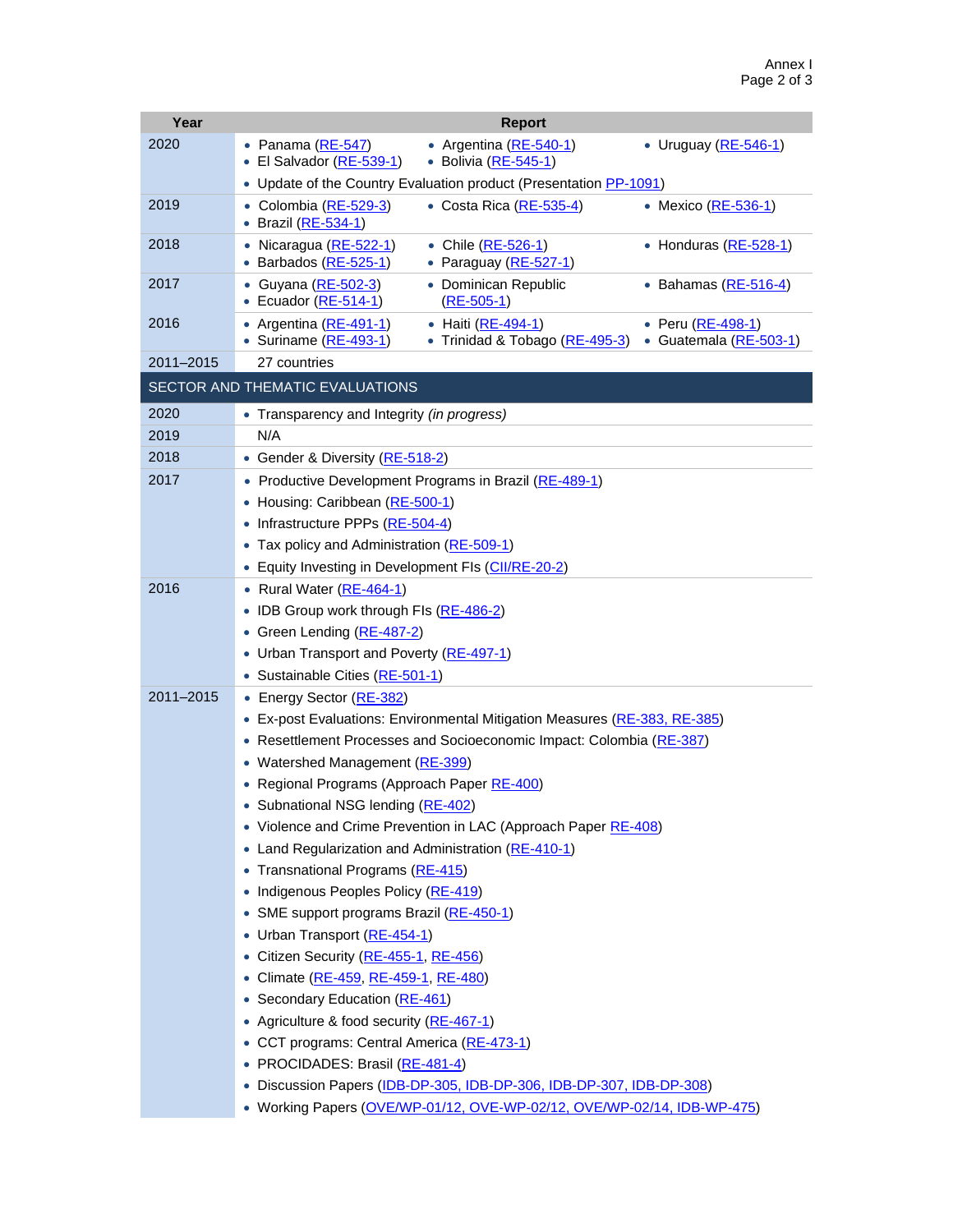| Year          | <b>Report</b>                                                                            |
|---------------|------------------------------------------------------------------------------------------|
|               | PROJECT EVALUATIONS AND VALIDATIONS                                                      |
| 2020          | • PCR/XSR Validations (in progress)                                                      |
| 2019          | • PCR/XSR Validations (RE-544)<br>• Lessons from NSG Problem Projects (CII/RE-32-1)      |
| 2018          | • PCR/XSR Validations (RE-530-2)                                                         |
| 2017          | • PCR/XSR Validations (RE-520)                                                           |
| 2016          | N/A                                                                                      |
| $2011 - 2015$ | • Independent Evaluations of SCF's XPSRs Exercise (RE-332-4, RE-332-6, RE-332-8)         |
|               | • Evaluability Review of Bank Projects (RE-397-1, RE-448-1, RE-384)                      |
|               | • Review of the PCR System for SG Operations (RE-417)                                    |
|               | • Measuring IDB project performance: PCR and XPSR Systems (RE-488)                       |
|               | • IIC Annual Independent Validation Reports (CII/RE-13, CII/RE-14, CII/RE-15, CII/RE-16) |
|               | • Independent Validations of MIF Investment Projects (MIF/RE-4)                          |
| <b>OTHER</b>  |                                                                                          |
| 2020          | • 2019 Annual Report (RE-548)                                                            |
| 2019          | • Evaluation Policy Framework (RE-538-5)                                                 |
|               | • 2018 Annual Report (RE-537)                                                            |
|               | • Follow-up to Independent Review Panel of the Evaluation Function (RE-531-4)            |
| 2018          | • 2017 Annual Report (RE-524-2)                                                          |
| 2017          | • 2016 Annual Report (RE-511)                                                            |
| 2016          | • 2015 Annual Report (RE-485-8)                                                          |
| 2011-2015     | • 2013–2014 Annual Report (RE-470-4)                                                     |
| Source: OVE.  |                                                                                          |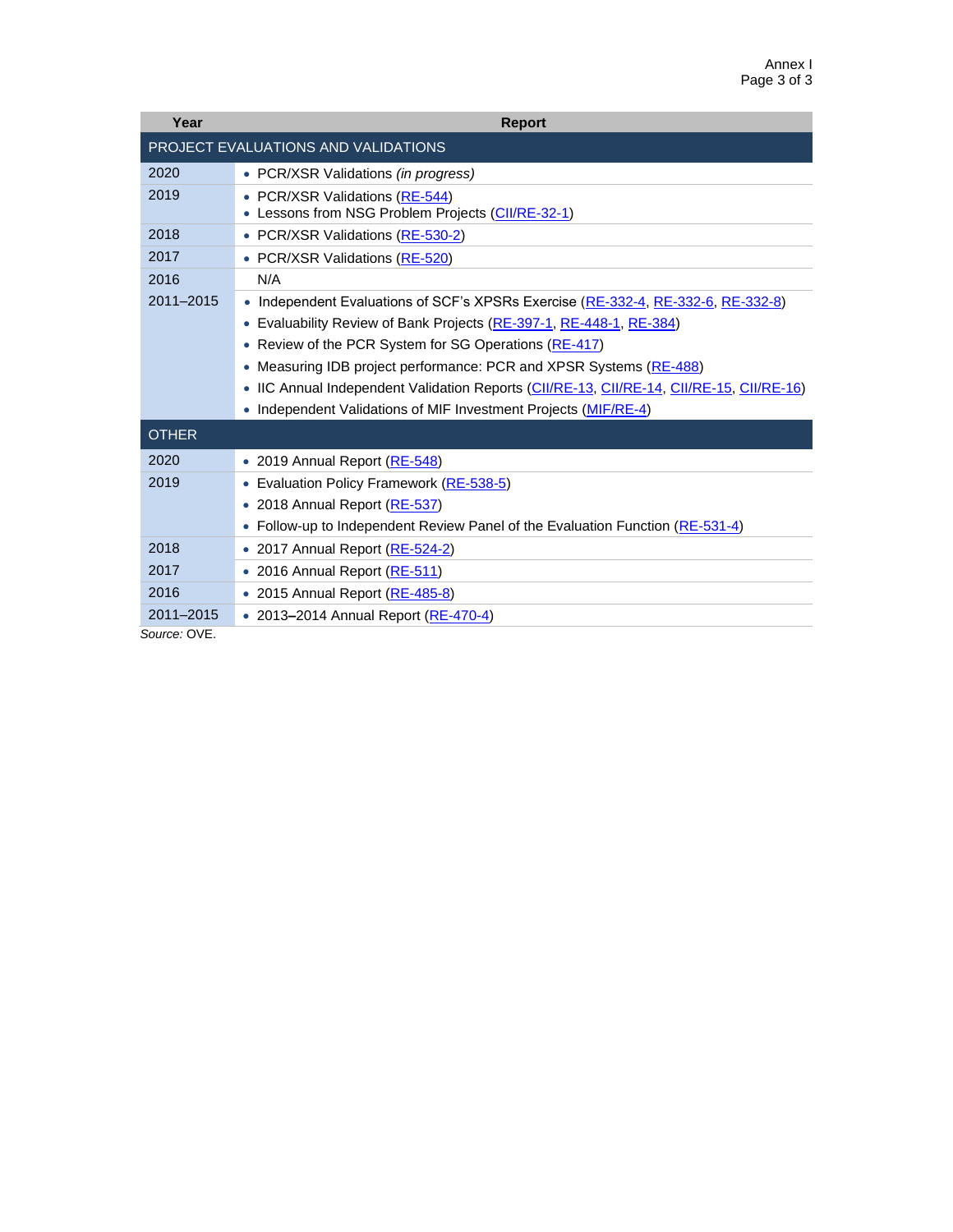Annex II Page 1 of 1

## **ANNEX II. OVE EVALUATIONS DELIVERED 2018–2021 AND PLANNED 2022–2023**

|                                        | 2018<br><b>Delivered</b> | 2019<br><b>Delivered</b>                            | 2020<br><b>Delivered</b>   | 2021<br><b>Planned</b>                     | 2021<br><b>Delivered</b>              | 2022<br><b>Planned Delivery</b>           | 2023 <sup>a</sup><br><b>Indicative</b> |
|----------------------------------------|--------------------------|-----------------------------------------------------|----------------------------|--------------------------------------------|---------------------------------------|-------------------------------------------|----------------------------------------|
| <b>Corporate</b><br><b>Evaluations</b> | IDB-9 Update<br>Impact   | Review of Knowledge<br>Generation                   | Instruments<br>Stocktaking | <b>MICI</b><br><b>IDB Lab Phase 1</b>      | <b>MICI</b><br><b>IDB Lab Phase 1</b> | <b>IDB</b> Governance<br><b>GRF Haiti</b> | <b>DEF</b><br>COVID-19 Phase 1         |
|                                        | Evaluations              | Environmental &<br>Social Safeguards<br><b>ReTS</b> | <b>ReTS</b>                | <b>IDB Lab Phase 2</b>                     | <b>IDB Lab Phase 2</b>                | <b>PBLs</b>                               | Subnationals                           |
|                                        | <b>ReTS</b>              |                                                     |                            | <b>Guarantees</b><br><b>IDB</b> Governance | <b>Guarantees</b><br><b>ReTS</b>      | <b>IDB</b> Invest<br>Mobilization of      | Technical<br>Cooperation               |
|                                        |                          |                                                     |                            | <b>GRF Haiti</b>                           |                                       | <b>Resources</b>                          | Knowledge                              |
|                                        |                          |                                                     |                            | <b>ReTS</b>                                |                                       | <b>ReTS</b>                               | <b>IDB Strategies</b>                  |
|                                        |                          |                                                     |                            |                                            |                                       |                                           | <b>ReTS</b>                            |
| <b>Country</b>                         | Nicaragua                | Colombia                                            | Panama                     | <b>ICPR T&amp;T</b>                        | <b>ICPR T&amp;T</b>                   | ICPR Guyana                               | Chile                                  |
| <b>Evaluations</b>                     | Chile                    | Costa Rica                                          | Argentina                  | <b>ICPR Guatemala</b>                      | <b>ICPR Guatemala</b>                 | <b>ICPR Ecuador</b>                       | Honduras                               |
|                                        | Honduras                 | Mexico                                              | Uruguay                    | <b>ICPR Surinam</b>                        | <b>ICPR Surinam</b>                   | <b>ICPR Jamaica</b>                       | <b>Bahamas</b>                         |
|                                        | <b>Barbados</b>          | <b>Brazil</b>                                       | El Salvador                | <b>ICPR Belize</b>                         | <b>ICPR Belize</b>                    | ICRP/XCPE Peru                            | Costa Rica                             |
|                                        | Paraguay                 |                                                     | <b>Bolivia</b>             | <b>XCPE Dominican</b>                      | <b>XCPE Dominican</b>                 | <b>ICRP/XCPE</b>                          | Colombia                               |
|                                        |                          |                                                     |                            | <b>Republic</b>                            | <b>Republic</b>                       | Protocol                                  | <b>Brazil</b>                          |
|                                        |                          |                                                     |                            | <b>ICRP/XCPE</b><br>Protocol               |                                       |                                           |                                        |
| Sector &                               | Gender &                 |                                                     |                            | <b>Transparency and</b>                    | <b>Transparency and</b>               | <b>Citizen Security</b>                   | Digital Agenda                         |
| <b>Thematic</b><br><b>Evaluations</b>  | <b>Diversity</b>         |                                                     |                            | Integrity                                  | <b>Integrity</b>                      | Climate Change                            | Rule of Law                            |
|                                        |                          |                                                     |                            | <b>Citizen Security</b>                    |                                       |                                           | Health                                 |
|                                        |                          |                                                     |                            |                                            |                                       |                                           | Urban<br>Development                   |
|                                        |                          |                                                     |                            |                                            |                                       |                                           | Water & Sanitation                     |
| <b>Project</b>                         | PCR/XSR                  | <b>PCR/XSR Validations</b>                          | PCR/XSR                    | <b>PCR/XSR</b>                             | PCR/XSR                               | PCR/XSR                                   | PCR/XSR                                |
| <b>Evaluations</b>                     | Validations              | Lessons from NSG<br>Problem Projects                | Validations                | Validations                                | <b>Validations</b>                    | Validations                               | Validations                            |
| <b>Other</b>                           | 2017 Annual              | 2018 Annual Report                                  | 2019 Annual                | 2020 Annual                                | 2020 Annual                           | 2021 Annual                               | 2022 Annual                            |
|                                        | Report                   | <b>Evaluation Policy</b>                            | Report                     | <b>Report</b>                              | Report                                | Report                                    | Report                                 |
|                                        | Work Program             | Framework                                           | Work<br>Program            | <b>Work Program</b>                        | <b>Work Program</b>                   | Work Program                              | Work Program                           |
|                                        |                          | Follow-Up IRP                                       |                            |                                            |                                       |                                           |                                        |
|                                        |                          | Work Program                                        |                            |                                            |                                       |                                           |                                        |

*Source:* OVE.

Note: <sup>a</sup> Products noted under "2023 Indicative" combine evaluations that begin in 2022 (ex. COVID-19 Phase 1, DEF, Digital Agenda) with delivery in 2023 as well as evaluations that would, if approved, begin in 2023 (ex. Rule of Law, Technical Cooperation). Country products are based on when country strategies are presented.